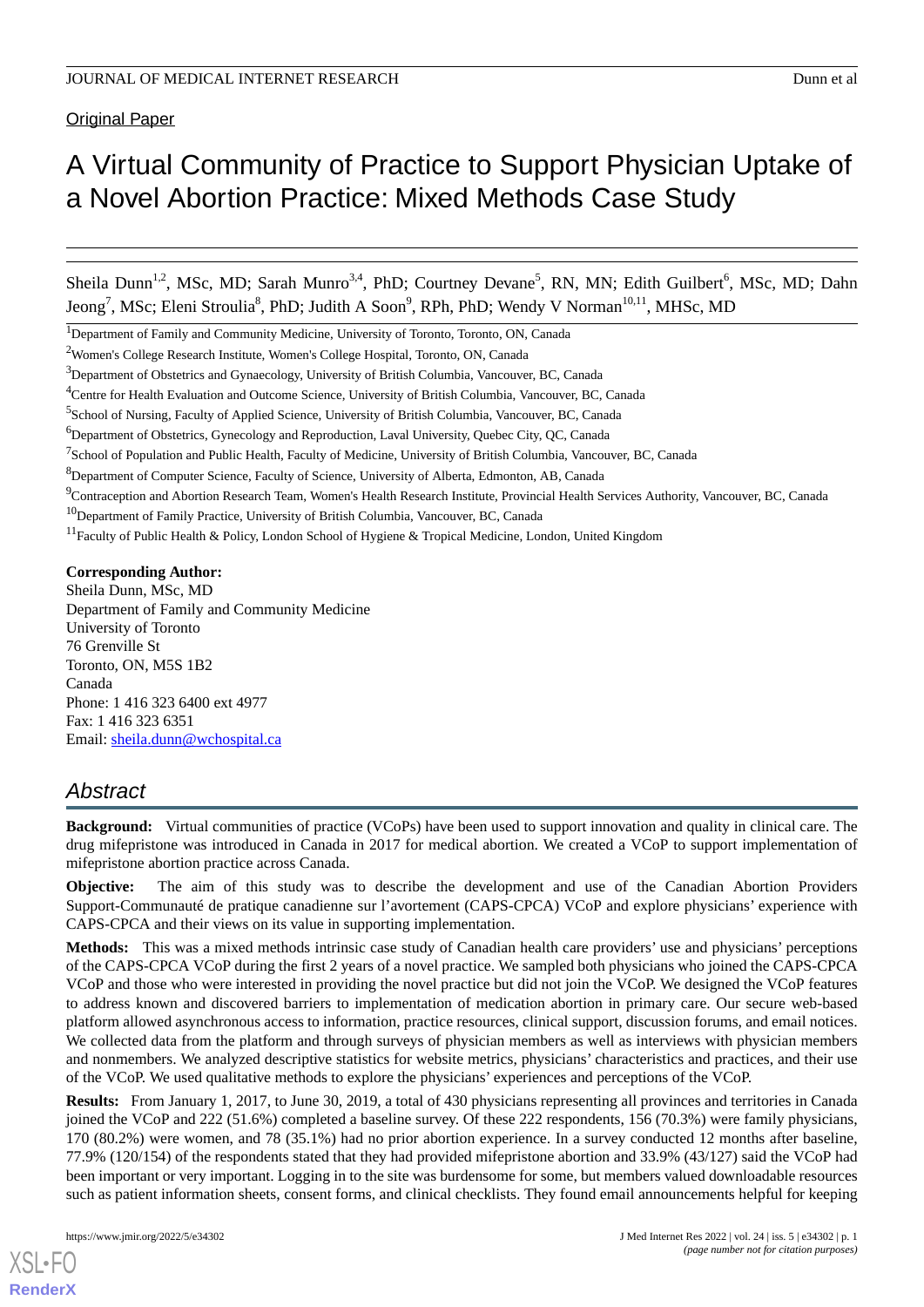up to date with changing regulations. Few asked clinical questions to the VCoP experts, but physicians felt that this feature was important for isolated or rural providers. Information collected through member polls about health system barriers to implementation was used in the project's knowledge translation activities with policy makers to mitigate these barriers.

**Conclusions:** A VCoP developed to address known and discovered barriers to uptake of a novel medication abortion method engaged physicians from across Canada and supported some, including those with no prior abortion experience, to implement this practice.

#### **International Registered Report Identifier (IRRID):** RR2-10.1136/bmjopen-2018-028443

*(J Med Internet Res 2022;24(5):e34302)* doi:  $10.2196/34302$ 

#### **KEYWORDS**

mifepristone; abortion; community of practice; virtual community of practice; diffusion of innovation; learning community

### *Introduction*

#### **Background**

Communities of practice (CoPs) are recognized as tools for enhancing knowledge, improving practice, and supporting innovation [[1](#page-13-0)[,2](#page-13-1)]. As described by Wenger et al [[3\]](#page-13-2), CoPs are "groups of people who share a concern, a set of problems or a passion about a topic and who deepen their knowledge and expertise in this area by interacting on an ongoing basis." In health care, CoPs have been used to exchange information and knowledge, support implementation of practice innovations, build a sense of identity, and reduce professional isolation [[1](#page-13-0)[,4](#page-13-3)-[6\]](#page-13-4). Virtual CoPs (VCoPs) can achieve these goals among geographically dispersed practitioners [[5,](#page-13-5)[7](#page-13-6)]. We hypothesized that a VCoP could be particularly valuable to promote the adoption of a novel medical practice (mifepristone abortion care) introduced in Canada in 2017 and to facilitate uptake of this practice by primary care providers, particularly those in rural and remote regions who may have limited professional support and resources [[7-](#page-13-6)[9\]](#page-13-7).

Mifepristone, when used in combination with misoprostol, is recognized internationally as the *gold standard* for medication abortion [[10\]](#page-13-8). Since its first approval in France in 1988, mifepristone has been approved in more than 79 countries and has been used by millions of people worldwide [[11\]](#page-13-9). Mifepristone is safe, effective, and as a straightforward alternative to surgical abortion has transformed the way abortion is provided; its introduction in Canada in 2017 raised the important question of how health care professionals could be helped to implement this innovation.

In preparation for mifepristone's availability in 2017, the Contraception and Abortion Research Team-Groupe de recherche sur l'avortement et la contraception [\[12](#page-13-10)] launched the CART-Mife Study, a 4-year national implementation research project, described elsewhere [[13\]](#page-13-11), that aimed to identify and mitigate barriers to implementing mifepristone abortion practice, particularly those affecting community-based physicians and pharmacists. The project had two interventions: (1) integrated knowledge translation with health policy makers to mitigate health system barriers and support facilitators to adoption of mifepristone abortion practice by physicians and pharmacists and (2) a VCoP [\[14](#page-13-12)], which was established to address the needs of community-based physicians and

pharmacists across Canada who were interested in adopting mifepristone abortion practice in their professional roles.

Canada's laws, regulations, geography, and health system present challenges and opportunities for mifepristone abortion practice that are distinct from those in other countries. Almost unique in the world, Canada has no criminal law on abortion [[15\]](#page-13-13). Since 1988, abortion has been considered a medical procedure and its need determined by the patient with their health care provider [\[16](#page-13-14)]. In addition to imposing varied criminal sanctions on abortion, most high-income countries also highly regulate how mifepristone is prescribed and dispensed, as well as where it is used [[17-](#page-13-15)[19\]](#page-14-0). Mifepristone's initial Canadian approval in 2015 had several similar regulatory restrictions, most of which were removed over the 2 years after its availability in 2017 [\[20](#page-14-1),[21\]](#page-14-2). Currently, many countries restrict mifepristone provision to certain types of practitioners, such as medical specialists or registered approved providers, or purpose-specific facilities [\[22](#page-14-3)-[24\]](#page-14-4). Except for the province of Quebec [[25\]](#page-14-5), Canada has eliminated such restrictions and allows prescription by any authorized prescriber (physicians and, in most provinces, also nurse practitioners) [\[26](#page-14-6)]. Some countries, including the United States, have not allowed pharmacies to dispense mifepristone but require drug dispensing by the prescriber or clinic [[17,](#page-13-15)[24](#page-14-4)]. Not so in Canada; by November 2017, mifepristone became available from pharmacies like any other drug, to be dispensed by any pharmacist when presented with a prescription [\[26](#page-14-6)]. Government health insurance plans cover costs of the drug. The requirement for preabortion ultrasound was removed in April 2019 [[27](#page-14-7)]. Although ultrasound is often used, clinical guidelines and mifepristone drug approvals in most other countries, including the United States, do not require it [[10](#page-13-8)[,17](#page-13-15),[19\]](#page-14-0). Canada's lack of restrictions opened the door for mifepristone abortion provision in community primary care. This globally unique situation presented an opportunity to address the considerable geographical challenges to abortion access faced by Canadians living in rural or remote communities, distant from the large metropolitan centers where most abortion services are located [\[28](#page-14-8)]. Availability in community primary care could provide patients with local access to abortion through their own health care provider.

To promote widespread uptake of mifepristone abortion practice, addressing nonregulatory barriers to implementation was also crucial. Medication abortion care is not complicated or difficult, but in 2017 few Canadian physicians were knowledgeable about, or had experience with, it. Abortion is also highly stigmatized.

```
XS • FC
RenderX
```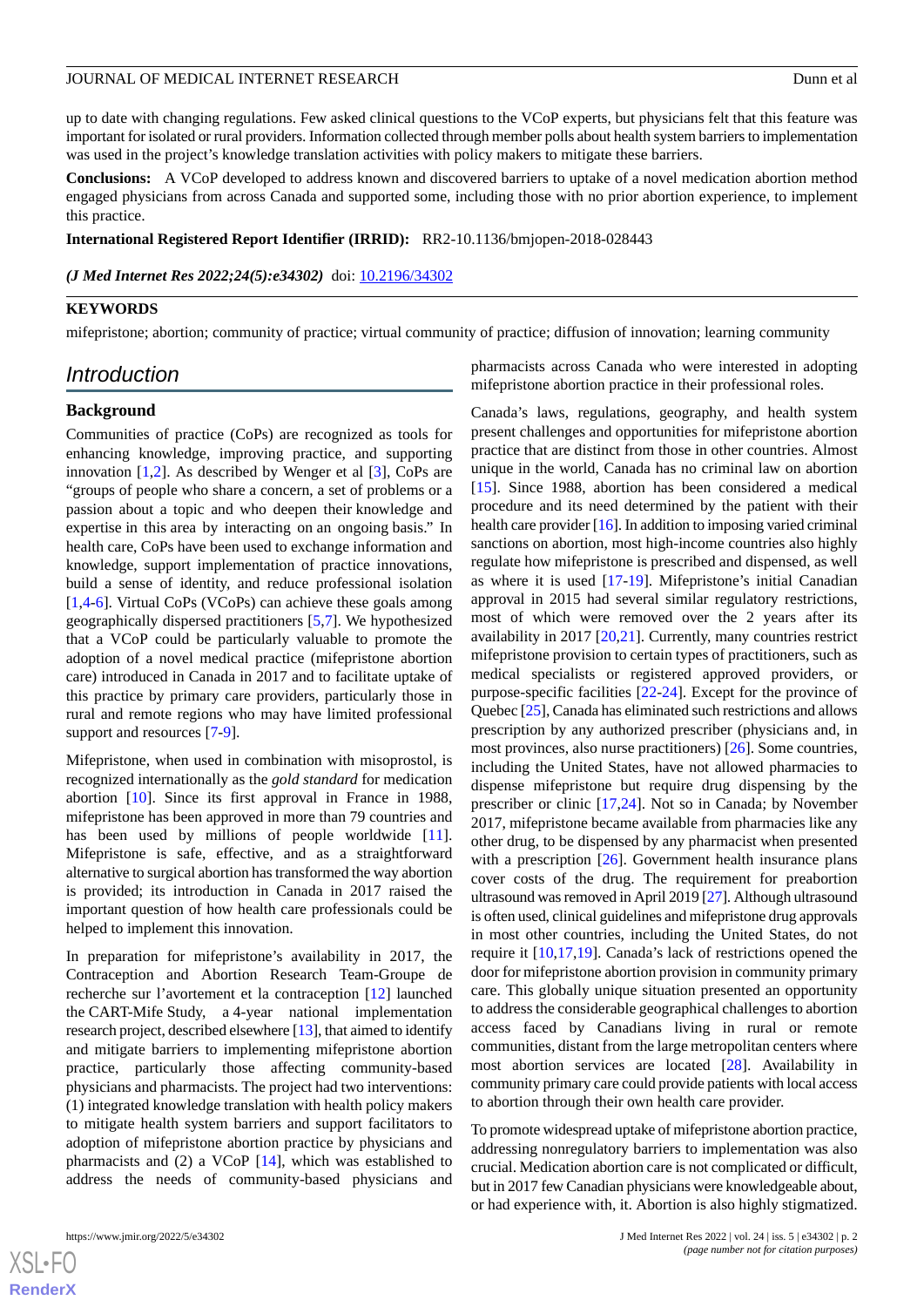The fear of negative attitudes or harassment from colleagues, patients, and local communities could inhibit and isolate abortion providers [\[29](#page-14-9)-[32\]](#page-14-10). In 2017, Dawson et al [\[33](#page-14-11)] identified challenges and facilitators experienced by primary care medication abortion providers in Australia, whose publicly funded health system and mifepristone drug approval are similar to those in Canada. Barriers included not recognizing medication abortion as within the physician's scope of practice; stigma; logistical challenges such as finding a pharmacy with the drug, access to ultrasound, consent forms, and patient information sheets; lack of experience, access to experts, mentorship, and peer support; and professional isolation. In Canada, Dressler et al [\[8](#page-13-16)] found that rural physicians also experienced professional isolation and lack of training opportunities.

We theorized that information, resources, tools for practice, and an accessible professional network to access and share implementation enablers would enhance the ability, and perhaps willingness, of approved health care providers (initially only physicians and pharmacists) to provide medication abortion care. Furthermore, we theorized that real-time collection of reported barriers could inform health system and regulatory decision-makers' understanding and ability to address unanticipated barriers. Working with national health professional organizations, guideline committees, and government regulators, we developed a national VCoP with these features. Our VCoP went live in January 2017, at the same time that mifepristone became commercially available.

### **Objectives**

This paper describes the development of the Canadian Abortion Providers Support-Communauté de pratique Canadienne sur l'avortement (CAPS-CPCA) VCoP, examines its use, and explores the perspectives of physicians, who were the only eligible prescribers at the start of the study period, on its value for implementing this novel clinical practice.

### *Methods*

We adopted an intrinsic case study approach using mixed methods during the study period January 1, 2017, to October 30, 2019. Intrinsic case studies are used to explore a specific event or issue in depth in a real-life context [\[34](#page-14-12)].

### **Theoretical Framework for CAPS-CPCA**

Our development of CAPS-CPCA was informed by the *Theory of the Diffusion of Innovation* formulated by Rogers [\[35](#page-14-13)] as operationalized by Greenhalgh et al [\[36](#page-14-14)]. Greenhalgh et al [\[36](#page-14-14)] theorized that the implementation of innovations in health systems is affected by a complex interaction of influences. These include characteristics of the innovation (complexity, compatibility, advantage, trialability, and observability) and the adopter (motivation, skills, and values), system readiness for the innovation (tension for change, innovation-system fit, and dedicated resources), mechanisms used for implementation (technical support and social networks), the outer context of regulatory and sociopolitical influences, and the communication and influence of change agents and knowledge purveyors. We conceptualized the CAPS-CPCA VCoP as a mechanism to support this innovation in abortion practice—in the words of Greenhalgh et al [[36](#page-14-14)], to "Help it happen"—through both social and technical means [[37\]](#page-14-15) ([Figure 1](#page-3-0) [\[36](#page-14-14)[-38](#page-14-16)]).

We anticipated that most VCoP members would share common attitudes (homophily) and be motivated to join because of an interest in, and commitment to, women's reproductive health that included abortion. The VCoP features aimed to decrease complexity and increase compatibility of the innovation, explain and improve the innovation's relative advantage for adopters, reduce its perceived risks, and create a social network to enhance knowledge and share experience and expertise. We also used the CAPS-CPCA VCoP as a tool to identify physician and pharmacist experiences of health policy and systems barriers to implementation—findings that informed the main project's integrated knowledge translation activities with health policy decision-makers to mitigate or eliminate these barriers (the regulatory and sociopolitical influences described by Greenhalgh et al [\[36](#page-14-14)]), and further help these practitioners to adopt this practice [\[13](#page-13-11)[,37](#page-14-15)]. Integrated knowledge translation is the process of including key stakeholders in all stages of the research process, which in our study included discussing the barriers and facilitators data collected through the CAPS-CPCA VCoP with federal decision-makers in real time.

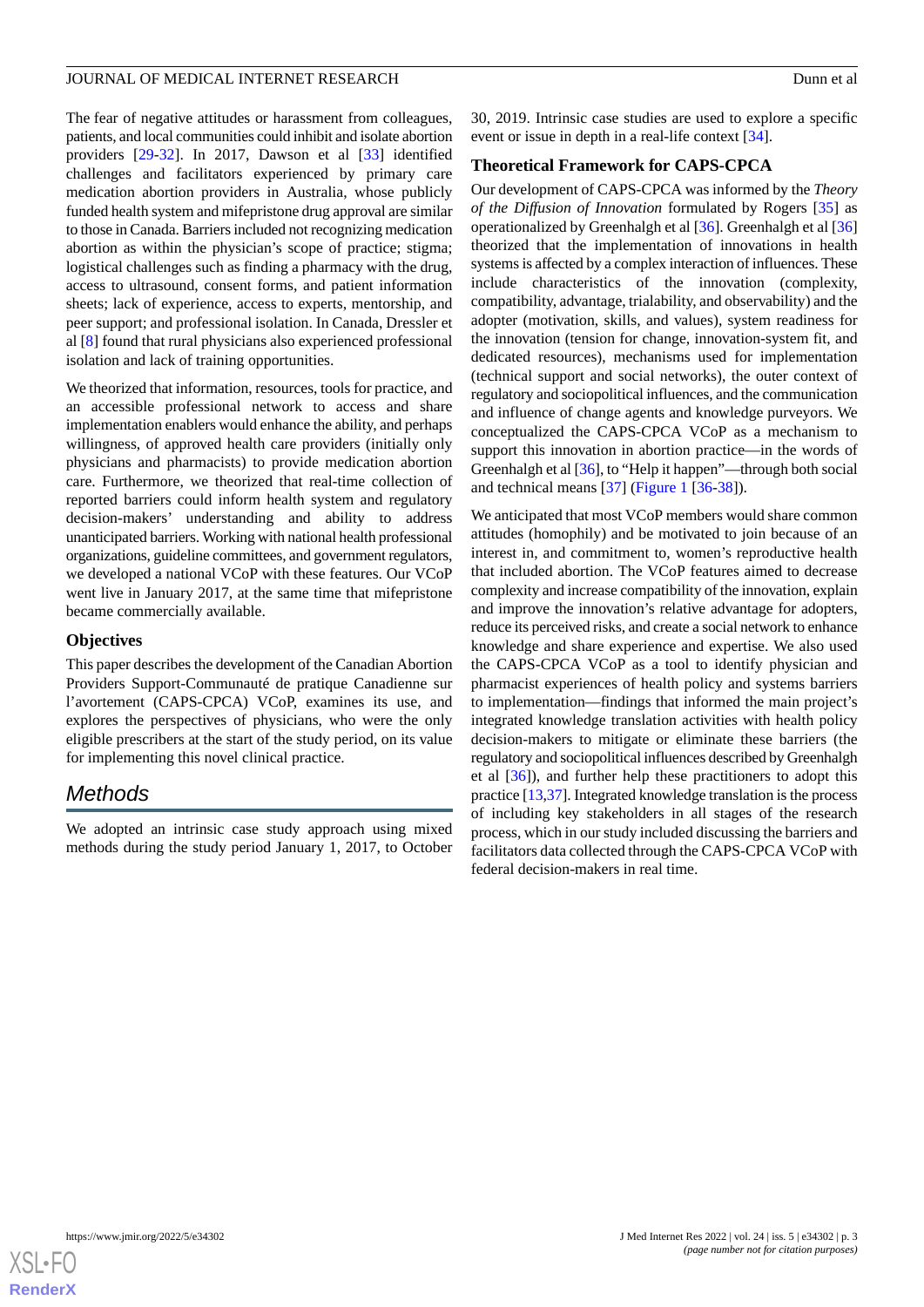<span id="page-3-0"></span>Figure 1. Conceptual framework for diffusion of innovation (reproduced from Munro et al [\[37\]](#page-14-15), which is published under Creative Commons Attribution 4.0 International License [\[39\]](#page-14-17).



From Munro et al [37]. Adapted from concepts by Greenhalgh et al [36] and Bowen and Graham [38].

### **CoP Development**

<span id="page-3-1"></span>The CAPS-CPCA web-based platform [\(Multimedia Appendix](#page-13-17) [1](#page-13-17)) allowed members asynchronous access through their personal account to site content (in English and French), to find pharmacies in their community dispensing mifepristone, to post comments and tips, or ask questions. CAPS-CPCA aimed to

encourage multidirectional interaction among members, experts, and researchers to promote sharing information of best practice resources and practice facilitators. Its features specifically addressed barriers to medication abortion practice that had been identified in the literature or were identified during the research project [\[8](#page-13-16),[33\]](#page-14-11) ([Table 1](#page-3-1)).

**Table 1.** Features of the virtual community of practice addressing barriers and facilitators to mifepristone abortion uptake and related Diffusion of Innovation constructs.

| Barrier or facilitator (Diffusion of Innovation constructs addressed) CAPS-CPCA <sup>a</sup> feature                 |                                                                                                                                                                                    |  |
|----------------------------------------------------------------------------------------------------------------------|------------------------------------------------------------------------------------------------------------------------------------------------------------------------------------|--|
| Lack of clinical knowledge (advantage, complexity, experience,<br>risk, and observability)                           | Clinical practice guidelines and reviews<br>$\bullet$<br><b>Frequently Asked Questions</b><br>$\bullet$<br><b>Email Member Announcements</b>                                       |  |
| Tools for practice (complexity and compatibility)                                                                    | Sample forms (consent, patient information, and follow-up forms, as well<br>$\bullet$<br>as charting forms and checklists)<br>Patient resources<br>$\bullet$<br>Billing codes<br>٠ |  |
| Logistical challenges (social values, trialability, diffusion and in-<br>fluence, and system readiness)              | <b>Discussion Room</b><br>Map of pharmacies stocking mifepristone<br>$\bullet$<br>"What's happening in your province?"<br>٠<br>Member polls                                        |  |
| Peer support and access to experts (social values, trialability, dif-<br>fusion and influence, and system readiness) | <b>Discussion Room</b><br>$\bullet$<br>Ask an Expert<br>٠                                                                                                                          |  |
| Isolation and stigma (social values, trialability, diffusion and influ-<br>ence, and system readiness)               | Membership in CAPS-CPCA<br>$\bullet$<br><b>Discussion Room</b><br>$\bullet$<br>Ask an Expert<br><b>Email Member Announcements</b><br>Member polls                                  |  |

<sup>a</sup>CAPS-CPCA: Canadian Abortion Providers Support-Communauté de pratique canadienne sur l'avortement.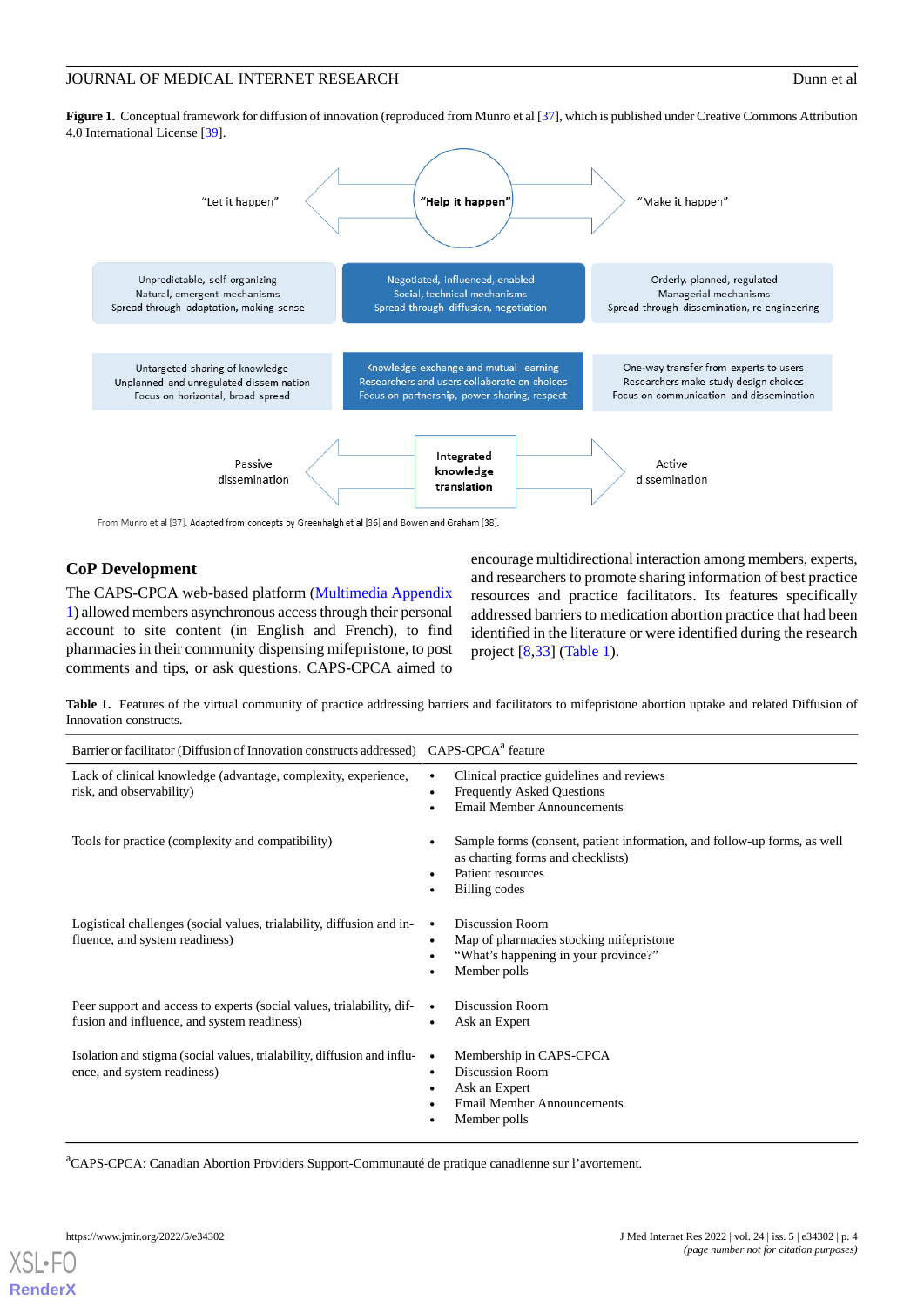To address the desire for peer support, expert advice, and mentorship, CAPS-CPCA had participative *Discussion Room* and *Ask an Expert* features. Members could pose clinical or practice-related questions and receive a response from an experienced Canadian abortion provider within 24 hours. To maintain confidentiality, questions and answers were not directly visible to all site users and all posted interactions were identified only by the user's ID: a random number tagged with a professional 2-letter designation (eg, 3174MD and 2061NP). Reoccurring clinical questions were rephrased and shared with all users through *Member Announcements* and *Frequently Asked Questions* features.

We sought formal support from professional organizations representing most of the anticipated providers from across Canada (ie, family medicine, obstetrics and gynecology, nursing, and pharmacy) for their social influence among their members to confirm that mifepristone abortion was within their members' scope of practice and build credibility of the VCoP. We included their organizational logos in branding materials. Research team members were recognized local and national experts in their disciplines and promoted CAPS-CPCA through their professional networks. To further inspire confidence and minimize perceived conflict of interest, we received no industry funding and did not disseminate industry-prepared materials.

Throughout the project we responded to member requests for additional support; for example, we created resources such as clinical checklists and guideline summaries [\[40](#page-14-18)]. Acting on early feedback that many members preferred email notifications rather than logging in to the website, we began emailing *Member Announcements* containing brief information on policy updates, continuing education events, common practice questions, relevant research, and product shortages. Finally, email polls allowed members to contribute information about the real-time impact of health policies, such as the early requirement for prescribers to register with the manufacturer or for a mandatory ultrasound to initiate medication abortion, knowing that the member's perspective would be used to inform policy decisions.

#### **CAPS-CPCA Member Recruitment**

Vigorous recruitment was a key strategy for community building to reduce isolation and stigma associated with abortion practice. We invited interested physicians and pharmacists from across Canada to join CAPS-CPCA. This recruitment occurred primarily through a web-based medical abortion training course hosted by the Society of Obstetricians and Gynaecologists of Canada that, until November 2017, was a prerequisite to prescribe or dispense mifepristone [[41\]](#page-14-19). Other recruitment occurred through continuing education events, word of mouth, announcements from our partner organizations to their members, at the federal drug regulator's drug information site and in its communications distributed to all practicing physicians, and on the product website. After the removal of Health Canada's regulation for physician-only prescribing in November 2017, CAPS-CPCA extended its membership to nurse practitioners and midwives through their professional organizations.

Acknowledging concerns about safety and potential for harassment, membership was restricted to licensed health professionals (physicians, pharmacists, and later nurse

practitioners and midwives), their verified staff, health professional trainees, and project collaborators. Internal firewalls permitted only the licensed health professionals to access the site's clinical discussion and expert advice areas. Membership requests were made on the web and vetted by the research team by verifying the applicant's professional license and requesting references, if needed.

#### **Data Sources**

We collected data from three sources during the study period:

- 1. CAPS-CPCA website data and *Member Announcements* WordPress data collected from January 1, 2017, to June 30, 2019, included member details, page views or downloads accessible only to members, resource views or downloads accessible from the landing page, *Member Announcements* emails opened, and email poll responses. We also collected content from *Ask an Expert* questions and *Discussion Room* threads with physician posts.
- 2. Electronic surveys were completed as part of the main CART-Mife Study by CAPS-CPCA physician members and nonmembers who were interested in providing medication abortion. Survey development is described elsewhere [\[42](#page-15-0)]. Surveys were administered in English or French at baseline, 6 months, and 12 months (last 12-month survey collected in October 2019) to collect data on clinician characteristics and practices as well as barriers and facilitators to implementation ([Multimedia Appendices](#page-13-18) [2](#page-13-18) and [3\)](#page-13-19). Follow-up surveys included 7 questions about CAPS-CPCA participation, its importance, and suggestions for improvement.
- 3. Interviews: As part of the main study, we conducted semistructured interviews in English or French with a national sample of abortion-providing and nonproviding physicians, including a subset of survey respondents, as well as health system stakeholders. Details of the qualitative study design and results of the interviews are reported elsewhere [[13](#page-13-11)[,21](#page-14-2),[25](#page-14-5)[,37](#page-14-15),[43\]](#page-15-1). Interviews were conducted by telephone in English or French by a knowledge translation scientist (SM), physician researcher (EG), and nursing doctoral student (CD). The interview questions probed for domains of the Diffusion of Innovation theory. Of relevance to CAPS-CPCA, specific questions explored VCoP membership, how it did or did not support prescribers, and their experience and overall thoughts about the VCoP. For participants who had not accessed CAPS-CPCA, we asked if joining this website would be useful (why or why not), what information they would want from the website, and what features they liked about other CoPs.

Although all CAPS-CPCA members representing diverse health professions (physicians, pharmacists, nurses and nurse practitioners, and midwives) are included in the overall site use data, the data from surveys, interviews, and website *Ask an Expert* and *Discussion Room* content used in this analysis relate only to physicians, who were the only health care providers initially eligible to prescribe mifepristone and who made up most (430/521, 82.5%) of the eligible prescribers throughout the study.

 $XS$ -FO **[RenderX](http://www.renderx.com/)**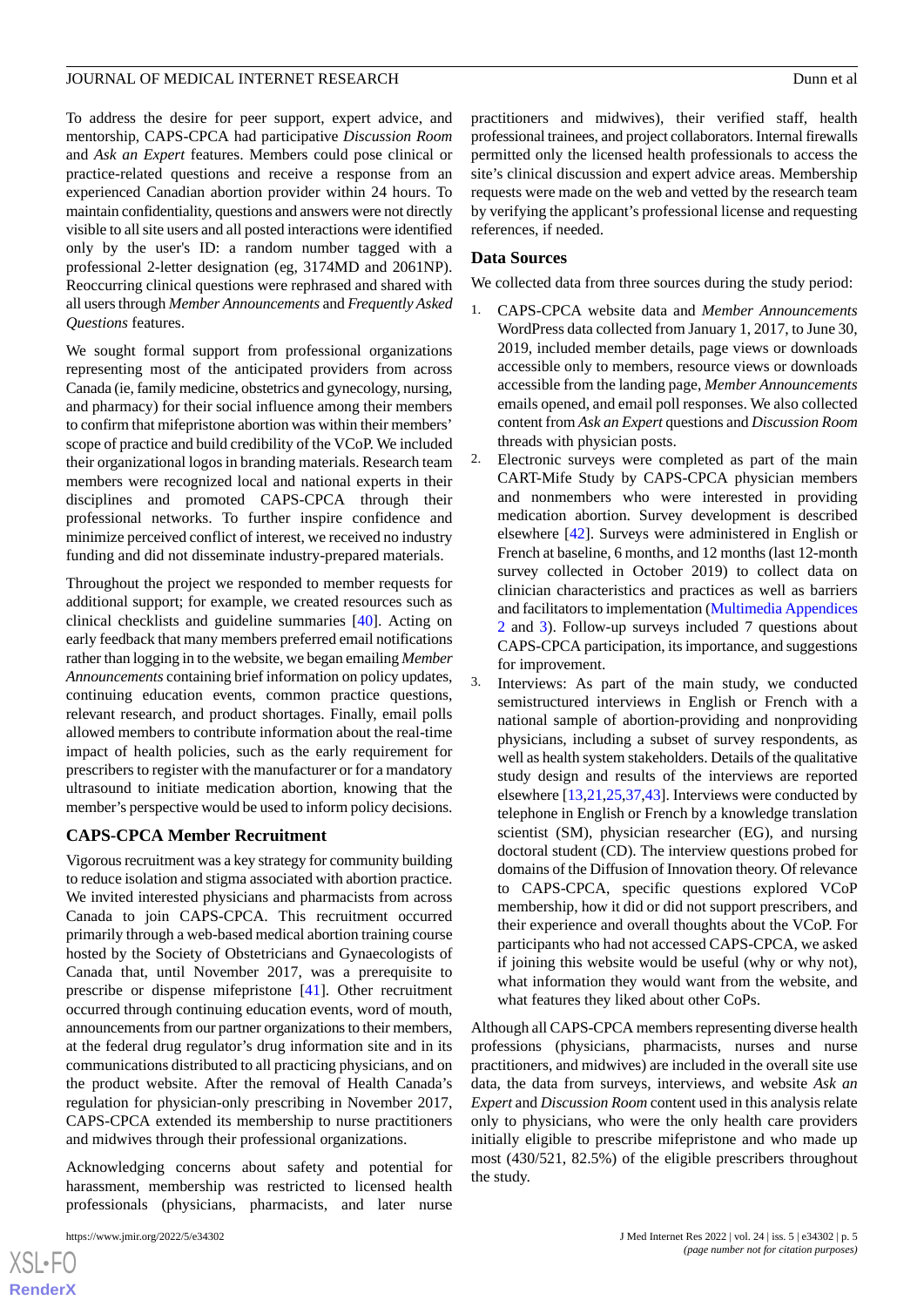#### **Data Analysis**

Site metrics, CAPS-CPCA member characteristics, and responses to survey questions were analyzed descriptively (counts, means, medians, and percentages), and we used chi-square statistics to examine the association of member characteristics with members' reported use and perceived importance of the VCoP with significance set at *P*<.05. Website page views were aggregated from the webserver logs using AWStats [\[44](#page-15-2)]. We analyzed qualitative data (website threads, open-ended survey responses, and interviews) drawing from directed content analysis and thematic analysis approaches, using concepts from the Diffusion of Innovation theory as guiding deductive codes, which we then tested and refined with inductive coding [\[35](#page-14-13),[45-](#page-15-3)[47](#page-15-4)]. We examined and categorized content from *Ask an Expert* and *DiscussionRoom* threads as related to system and regulatory, implementation and logistical, or clinical issues. We analyzed audio-recorded, transcribed interviews for themes related to our key objectives for this substudy and explored physician participants' use of the CAPS-CPCA and their perspectives on the value of the VCoP for implementing this clinical practice. Methods of thematic analysis and additional results of our analysis of the interviews are described in previous publications [[21](#page-14-2)[,25](#page-14-5),[43\]](#page-15-1). Using mixed methods techniques, we triangulated our data concurrently with

individual data set analyses to compare and contrast findings and gain a deeper understanding of how members used the CAPS-CPCA VCoP and why [[48\]](#page-15-5).

#### **Ethics Approval**

The CART-Mife Study received ethics approval from the Behavioural Research Ethics Board at the University of British Columbia (H16-01006).

### *Results*

#### **Overview**

Over the first 30 months, CAPS-CPCA membership grew steadily, accepting more than 1000 members representing all provinces and territories, including 430 physicians [\(Figure 2\)](#page-5-0). Of the 430 CAPS-CPCA physicians, 222 (51.6%) participated in the baseline survey available from January 2017 until April 2019, which collected demographics and abortion experience ([Table 2](#page-6-0)). Of the 222 respondents, 170 (80.2%) were female; 156 (70.3%) were family physicians; 15 (6.8%) practiced in regions with no abortion services before January 2017; 78 (35.1%) had no previous abortion experience; and, notably, 123 (55.4%) practiced outside metropolitan areas, although only 29.5% of the Canadian population live there [[49\]](#page-15-6).

<span id="page-5-0"></span>**Figure 2.** Canadian Abortion Providers Support-Communauté de pratique canadienne sur l'avortement clinician membership over time.



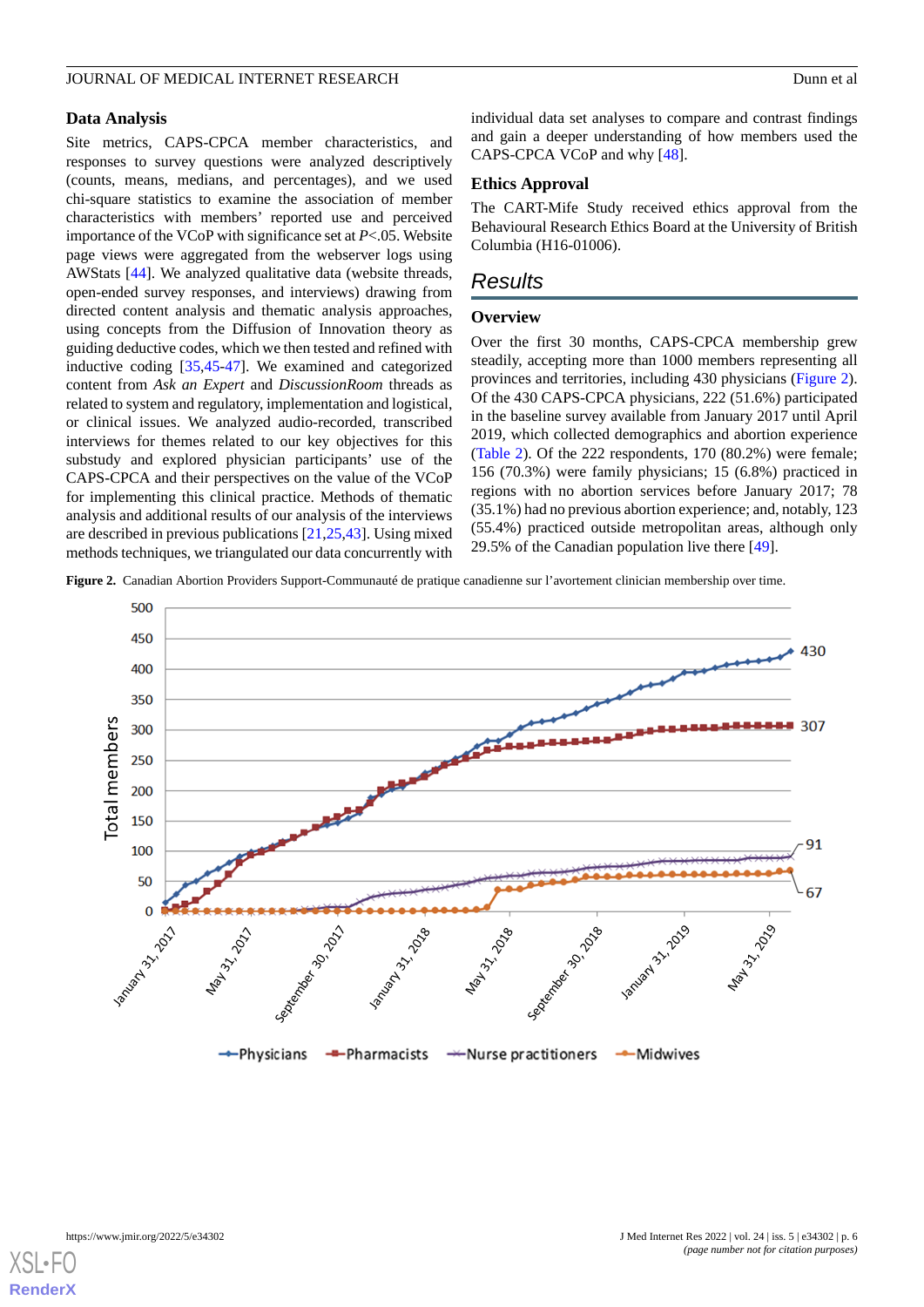### **JOURNAL OF MEDICAL INTERNET RESEARCH** Dunn et al

<span id="page-6-0"></span>Table 2. CAPS-CPCA<sup>a</sup> virtual community of practice: characteristics of physician members who completed a baseline survey (N=222).

| Characteristic                                     |                                                    | Values, n (%) |  |  |  |
|----------------------------------------------------|----------------------------------------------------|---------------|--|--|--|
|                                                    | <b>Sex</b>                                         |               |  |  |  |
|                                                    | Female                                             | 170 (80.2)    |  |  |  |
|                                                    | Male                                               | 38(17.1)      |  |  |  |
|                                                    | Other or missing                                   | 6(2.7)        |  |  |  |
|                                                    | Age (years)                                        |               |  |  |  |
|                                                    | $<35$                                              | 60(27)        |  |  |  |
|                                                    | 35 to 44                                           | 56(25.2)      |  |  |  |
|                                                    | 45 to 54                                           | 53 (23.9)     |  |  |  |
|                                                    | > 54                                               | 47(21.2)      |  |  |  |
|                                                    | Missing                                            | 6(2.7)        |  |  |  |
|                                                    | <b>Primary specialty</b>                           |               |  |  |  |
|                                                    | Family or general practice                         | 156 (70.3)    |  |  |  |
|                                                    | Obstetrician-gynecologist                          | 53 (23.9)     |  |  |  |
|                                                    | Medical student or resident                        | 10(4.5)       |  |  |  |
|                                                    | Other or missing                                   | 3(1.4)        |  |  |  |
|                                                    | Province (% of Canadian population) [50]           |               |  |  |  |
|                                                    | Ontario (38.6)                                     | 82 (36.9)     |  |  |  |
|                                                    | British Columbia (13.5)                            | 39 (17.6)     |  |  |  |
|                                                    | Quebec $(22.6)$                                    | 30(13.5)      |  |  |  |
|                                                    | Nova Scotia (2.6)                                  | 17(7.7)       |  |  |  |
|                                                    | Saskatchewan (3.1)                                 | 13(5.9)       |  |  |  |
|                                                    | Alberta (11.6)                                     | 12(5.4)       |  |  |  |
|                                                    | Manitoba (3.6)                                     | 6(2.7)        |  |  |  |
|                                                    | Atlantic provinces <sup>b</sup> (3.9)              | 10(4.5)       |  |  |  |
|                                                    | Northern territories <sup>c</sup> $(0.3)$          | 9(4.1)        |  |  |  |
|                                                    | Missing                                            | 4(1.8)        |  |  |  |
| Residence location (% of Canadian population) [49] |                                                    |               |  |  |  |
|                                                    | Large metropolitan area (71.8)                     | 94 (42.3)     |  |  |  |
|                                                    | Outside large metropolitan area (29.5)             | 123 (55.4)    |  |  |  |
|                                                    | Missing                                            | 5(2.3)        |  |  |  |
|                                                    | Previous abortion experience                       |               |  |  |  |
|                                                    | None                                               | 78 (35.1)     |  |  |  |
|                                                    | Medical and surgical                               | 71 (32)       |  |  |  |
|                                                    | Medical only                                       | 36(16.2)      |  |  |  |
|                                                    | Surgical only                                      | 33(14.9)      |  |  |  |
|                                                    | Missing                                            | 4(1.8)        |  |  |  |
| Primary facility type                              |                                                    |               |  |  |  |
|                                                    | Private physician office                           | 78 (35.2)     |  |  |  |
|                                                    | Community abortion or reproductive health clinic   | 40(18)        |  |  |  |
|                                                    | General health care community or ambulatory clinic | 25(11.3)      |  |  |  |
|                                                    | Hospital-affiliated facility                       | 54 (24.3)     |  |  |  |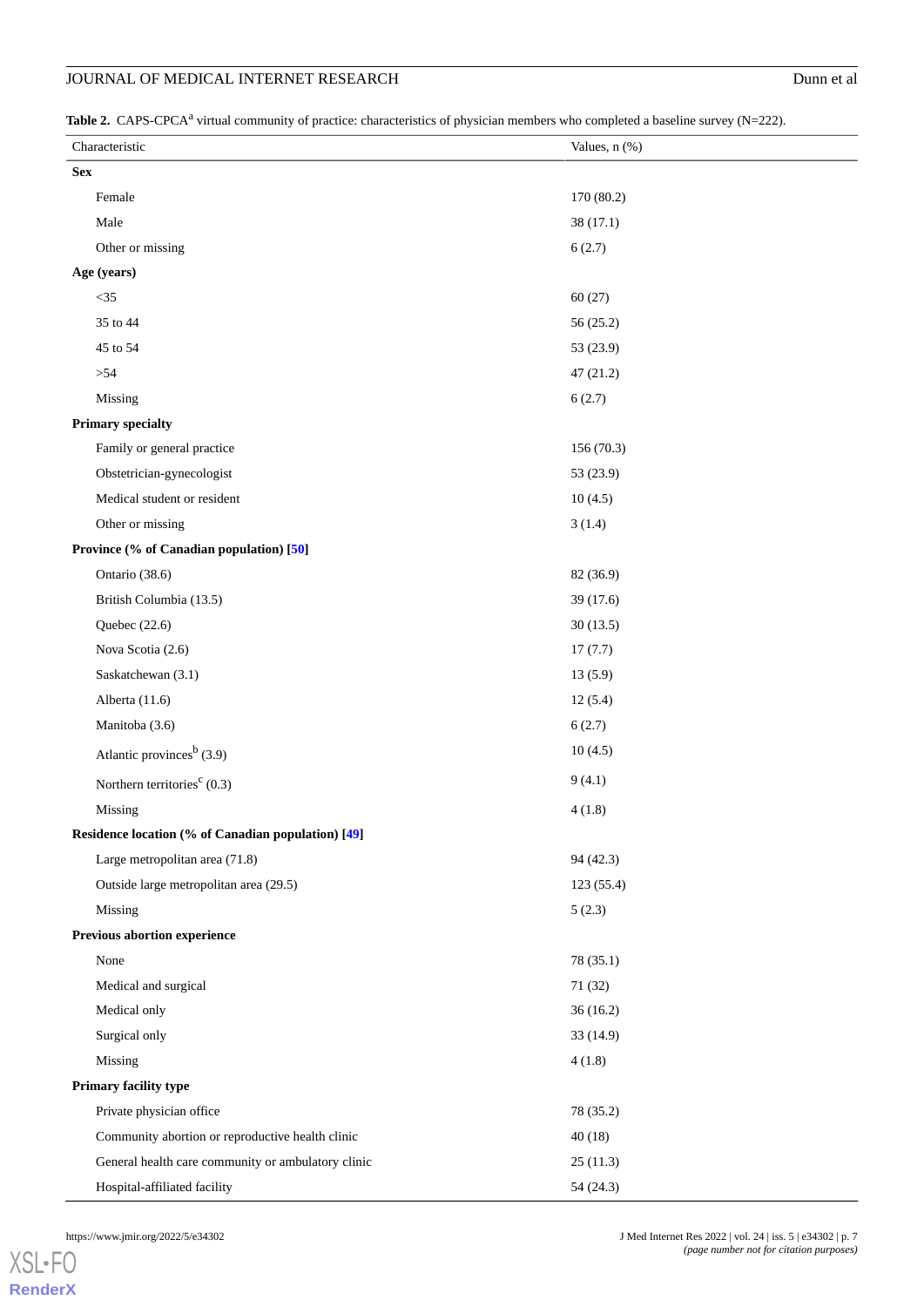| Characteristic                                               | Values, $n$ $(\%)$ |  |  |
|--------------------------------------------------------------|--------------------|--|--|
| Other                                                        | 5(2.3)             |  |  |
| Missing                                                      | 20(9)              |  |  |
| Other abortion services available in the community           |                    |  |  |
| Medical and surgical                                         | 134(60.4)          |  |  |
| Surgical only                                                | 33(14.9)           |  |  |
| Medical only                                                 | 20(9)              |  |  |
| None                                                         | 15(6.8)            |  |  |
| Missing                                                      | 20(9)              |  |  |
| Do you currently, or do you plan to, prescribe mifepristone? |                    |  |  |
| Yes                                                          | 144(64.9)          |  |  |
| No                                                           | 16(7.2)            |  |  |
| Missing                                                      | 62(27.9)           |  |  |
|                                                              |                    |  |  |

<sup>a</sup>CAPS-CPCA: Canadian Abortion Providers Support-Communauté de pratique canadienne sur l'avortement.

<sup>b</sup>New Brunswick, Newfoundland and Labrador, and Prince Edward Island were combined because of small cell sizes.

<sup>c</sup>Yukon, Northwest Territories, and Nunavut were combined because of small cell sizes.

### **Website Data**

Website traffic is shown in [Figure 3](#page-7-0). Traffic peaked in the first half of the study period and then declined but remained stable. The most frequently visited pages were *Helpful Resources* (2338/12,592, 18.57%, page visits), *Locate a Pharmacy* (2154/12,592, 17.11%), *Ask an Expert* (1792/12,592, 14.23%), and *Latest News*(1892/12,592, 15.03%). From January 1, 2017, to June 30, 2019, there were more than 10,000 views or downloads of resources, including some (ie, *Prescriber* and

*Pharmacist Checklists* and *Prescriber* and *Pharmacist Resource Guides*) which, at the request of Health Canada, were made openly available on the CAPS-CPCA landing page and thus were not exclusive to members. The *Prescriber Resource Guide* and *Prescriber Checklist* were viewed or downloaded 1759 times. Other resources accessible only to VCoP members and most relevant to prescribers, such as consent forms, patient information sheets, pharmacy locations, and information on coverage for drug costs across the country, had 1263 views or downloads.

<span id="page-7-0"></span>Figure 3. Page views from January 1, 2017, to June 30, 2019, with regulatory-change dates.

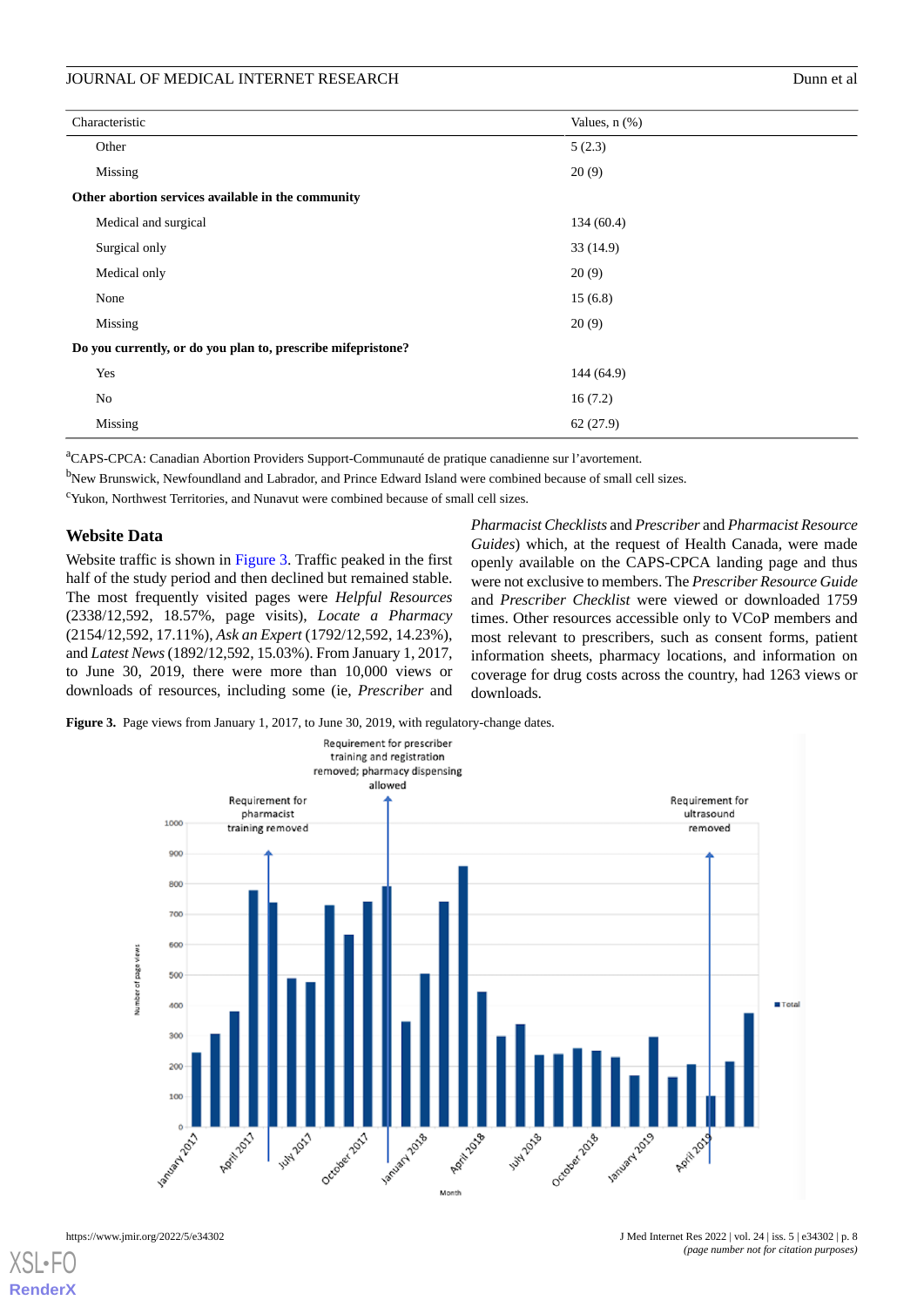Each of the 77 email *Member Announcements* was opened an average of 341.8 (SD 73.3) times. Response to 2 email polls distributed on May 30, 2017, and March 22, 2019, was 48% (47/99) of the physicians and 5.7% (28/489) of the prescribers (physicians and nurse practitioners), respectively. The first poll asked about the early requirement for physicians to register with the pharmaceutical company to prescribe and dispense mifepristone, similar to a current requirement in the United States [[17\]](#page-13-15). The respondents did not support this restrictive requirement, which also violated codes of conduct of some provincial licensing bodies [\[51](#page-15-8)]. It was removed the same week that the poll results were shared with the regulatory decision-makers. The second poll asked about the requirement for pelvic ultrasound in the initial drug approval [\[20](#page-14-1)]. Of the 28 respondents, 9 (32%) said that mandatory ultrasound limited their ability to provide mifepristone abortion. Health Canada subsequently removed this requirement [[27\]](#page-14-7).

During the 30-month website data collection period, physicians posed 38 *Ask an Expert* questions and there were 19 physician posts in 14 *Discussion Room* threads. Of the 52 questions and discussions, 12 (23%) related to health system or regulatory issues such as how to access mifepristone through pharmacies and hospitals, access to surgical abortion for failed abortions, billing for medication abortion, and drug shortages; 12 (23%) related to logistics of implementation, such as on-call coverage, considerations in rural and remote areas, and overcoming resistance of colleagues or hospitals to mifepristone abortion; and 28 (54%) were clinical questions ranging from use of mifepristone in specific circumstances (eg, breastfeeding, breast cancer, and opiate user), more complicated clinical courses (eg,

lack of bleeding or persistent bleeding), and recommended practice when clinical or laboratory resources were limited (eg, access to ultrasound and management of Rh-negative patients).

#### **Survey Data**

CAPS-CPCA members constituted 56.3% (129/229) of the respondents in the 6-month physician follow-up survey, with 66.7% (86/129) of these member respondents agreeing or strongly agreeing that the VCoP was helpful (data not shown). The 12-month follow-up surveys were completed by 224 physicians, of whom 127 (56.7%) indicated that they were still CAPS-CPCA members ([Table 3](#page-9-0)). Of these 127 members, 81 (63.8%) said that the availability of a web-based support platform had been important or very important to them when deciding to provide mifepristone. Perceived importance of the VCoP was not associated with physician experience or urban or rural location. At 12 months, 59.1% (75/127) of the physicians intended to remain members of CAPS-CPCA. In open-ended responses, many members commented that logging in to the site was burdensome and that site navigation should be improved but they valued email updates and the resources and tools for practice. Several remarked that for clinical concerns, they preferred local professional contacts rather than CAPS-CPCA peers or experts because "CAPS...is less helpful for in-the-moment clinical support." Others recommended that CAPS-CPCA build a centralized resource to support referrals for needed clinical backup and a larger list of pharmacies stocking the medication. Of the 57 respondents who said that they were not members, 34 (58%) had not heard of CAPS-CPCA and those who *were* aware of the VCoP cited no need for it and lack of time as the main reasons for not joining.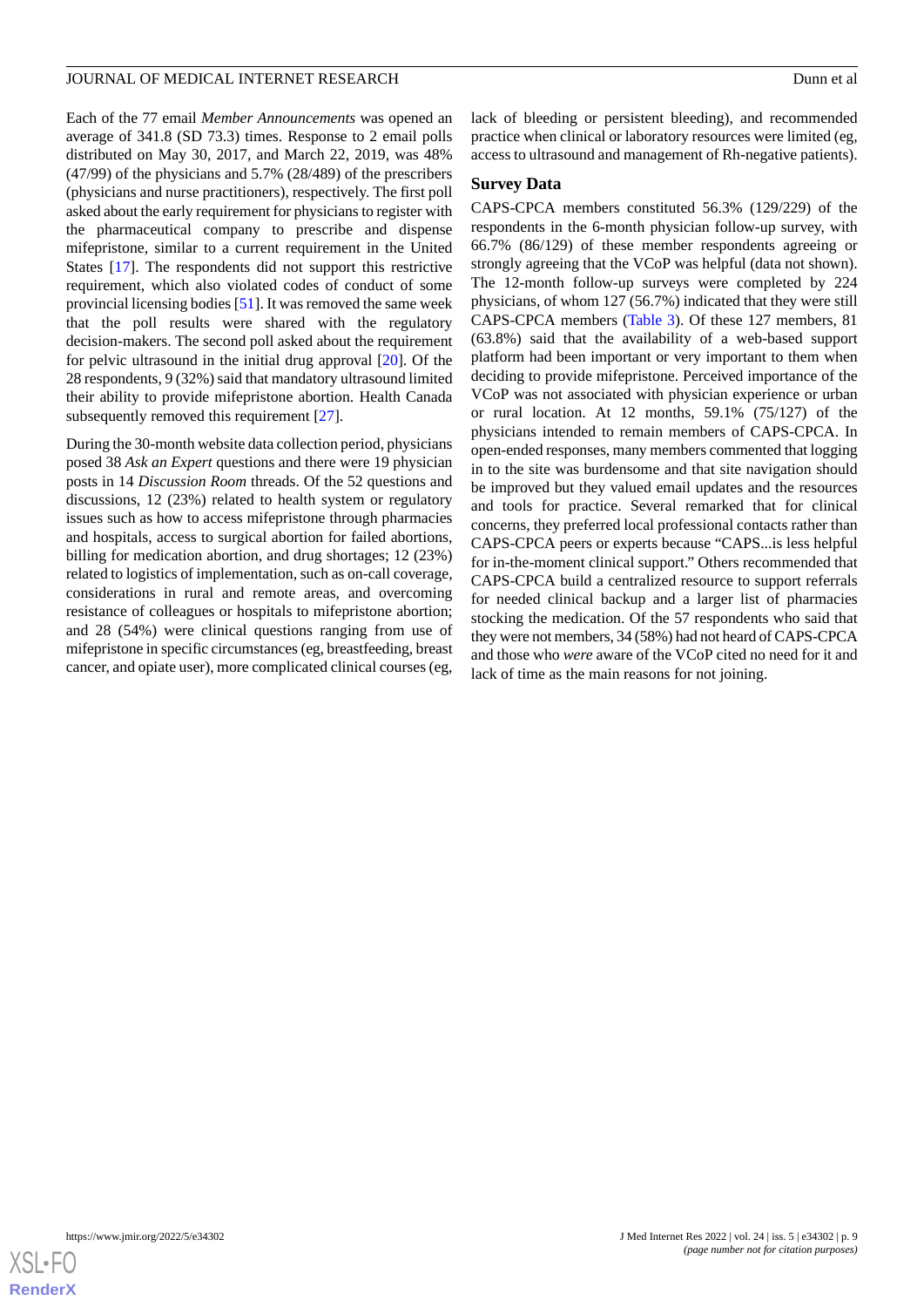<span id="page-9-0"></span>**Table 3.** Members' opinions about Canadian Abortion Providers Support-Communauté de pratique canadienne sur l'avortement (CAPS-CPCA): 12-month–survey responses.

|                                                                                                                               |                             | Values, n (%) |  |  |
|-------------------------------------------------------------------------------------------------------------------------------|-----------------------------|---------------|--|--|
| Respondents to 12-month survey (N=224)                                                                                        |                             |               |  |  |
|                                                                                                                               | CAPS-CPCA members           | 127(56.7)     |  |  |
|                                                                                                                               | Nonmembers                  | 57(25.4)      |  |  |
|                                                                                                                               | Missing                     | 40 (17.9)     |  |  |
| How important was it to know there was an online platform for support when you decided to provide mifepristone? $(n=127)^{a}$ |                             |               |  |  |
|                                                                                                                               | Important or very important | 81 (63.8)     |  |  |
|                                                                                                                               | Neutral or not important    | 46(36.2)      |  |  |
| Now (after 1 year), how important has the CoP <sup>b</sup> been? $(n=127)^{a}$                                                |                             |               |  |  |
|                                                                                                                               | Important or very important | 43(33.8)      |  |  |
|                                                                                                                               | Neutral or not important    | 70(55.1)      |  |  |
|                                                                                                                               | Missing                     | 14(11)        |  |  |
| Do you plan to continue to participate in CAPS-CPCA? $(n=127)^{a}$                                                            |                             |               |  |  |
|                                                                                                                               | Yes                         | 75(59.1)      |  |  |
|                                                                                                                               | No                          | 13(10.2)      |  |  |
|                                                                                                                               | Don't know                  | 39(30.7)      |  |  |
| How many times in the past 12 months have you accessed CAPS-CPCA? (n=127) <sup>a</sup>                                        |                             |               |  |  |
|                                                                                                                               | $\boldsymbol{0}$            | 34(26.8)      |  |  |
|                                                                                                                               | $1$ to $2$                  | 44 (34.6)     |  |  |
|                                                                                                                               | 3 to 5                      | 25(19.7)      |  |  |
|                                                                                                                               | $>\!\!5$                    | 18(14.2)      |  |  |
|                                                                                                                               | Missing                     | 6(4.7)        |  |  |

<sup>a</sup>Only those stating that they were members of Canadian Abortion Providers Support-Communauté de pratique canadienne sur l'avortement were asked questions related to the virtual community of practice.

<sup>b</sup>COP: community of practice.

By 12 months, 77.9% (120/154) of the respondents who had ever been a CAPS-CPCA member, including 65% (34/52) with no previous abortion experience, indicated that they had provided mifepristone abortions (median 20, IQR 3-50).

### **Interview Data**

Over the first year of CAPS-CPCA, we conducted interviews with 55 physicians as part of our broader study on implementation of mifepristone in Canada [\[13](#page-13-11),[21\]](#page-14-2), including 33 (60%) members and 22 (40%) nonmembers, 91% (20/22) of whom had not heard of CAPS-CPCA. Analysis identified the following key themes about CAPS-CPCA among members: sense of community and support, clinical usefulness of practice tools, the importance of access to clinical support, importance of CAPS-CPCA for keeping up to date on regulatory changes, preference for emails for information, and concerns about security [\(Textbox 1\)](#page-10-0). Some interviewees were unfamiliar, or had not engaged, with CAPS-CPCA but felt that access to experts, practice tools, and information on regulations would be valuable in a VCoP.

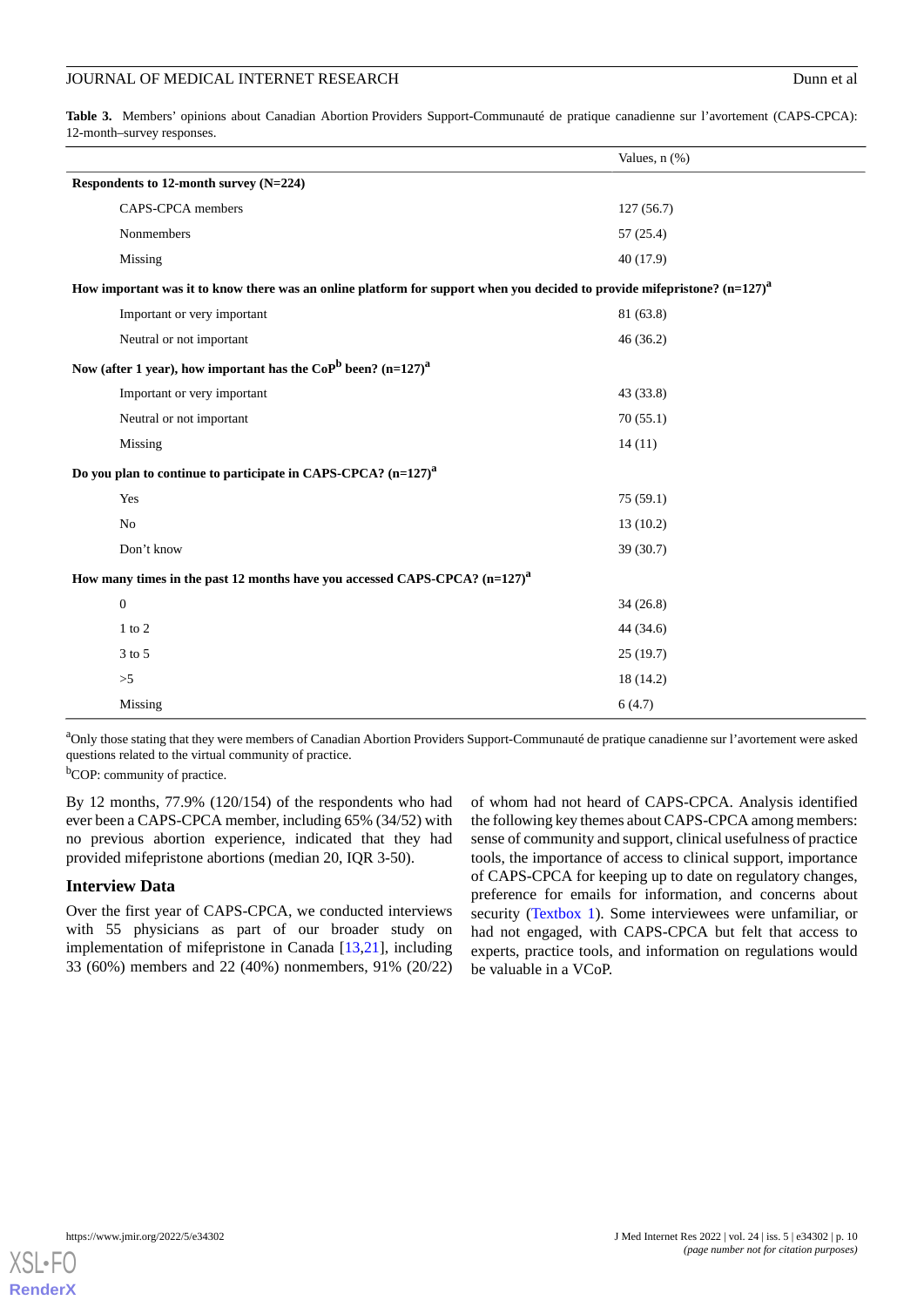#### <span id="page-10-0"></span>**Sense of community and support**

• Canadian Abortion Providers Support-Communauté de pratique canadienne sur l'avortement (CAPS-CPCA) gave members a sense of community and support, often described as a sense of a community of practitioners, spread nationwide. A participant stated, "Well, it's just that you don't feel so alone" [Physician 013], and another said, "We need to have platforms that bring providers together to deal with whatever issues are arising" [Physician 018]. Another commented, "I also sort of just like the feeling that it makes you part of a community with people with common interests" [Physician 015]. Some felt that it was especially important for new providers and could increase their confidence to adopt the practice: "If you were a new provider going to it you would get the guidelines...the checklists...support, if you needed it" [Physician 002]; "A great resource to even tell people that are thinking about doing this and are feeling a little less confident" [Physician 019].

#### **Clinical usefulness of practice tools**

• Members and nonmembers agreed about the usefulness of downloadable practice support tools such as consent forms, guidelines, and checklists, as well as a more extensive list of dispensing pharmacies. Participants who acted as informal mentors described CAPS-CPCA as their go-to resource for educating new mifepristone providers and linking them with practice tools. In turn, participants provided suggestions on useful practice tools, which informed how we organized and shared resources on the platform: "If anything, I would say have more handouts that you could print off and give to patients...it would be nice to go to that abortion providers' website and just go, 'I know where I can find it,' because exactly. Sometimes, you're scrambling" [Physician 033].

#### **Importance of clinical support**

• Members and nonmembers articulated a need for access to clinical support. Some had established and preferred local contacts: "I would feel more comfortable just phoning up the obstetricians I have a close relationship with than to post something on a board and have people that I don't have [a] relationship with answer" [Physician 025]. However, they also felt that "[CAPS-CPCA is] an excellent resource and community...[to] go get support" [Physician 006], particularly for solo or rural physicians without a local support network: "I think for people that may be more kind of solo or in a group of family doctors, that may be a really helpful place to ask opinions on kind of situations you might come across" [Physician 004]. A participant expressed a desire for personalized mentorship: "It would also be good to have almost like a mentor to just touch base with every once in a while, potentially also to discuss more difficult cases" [Physician 042], and another wanted more local or regional subgroups for direct communication among members.

#### **Importance of CAPS-CPCA for keeping up to date with information and regulatory changes**

• "I've no idea how I would learn about [changing regulations] though, if I weren't on CAPS-CPCA" [Physician 016]. In early interviews, CAPS-CPCA members indicated a preference for emails for information and "tend[ed] to go less on the website" [Physician 002] because logging in was burdensome. However, some found the emails too frequent and even "intrusive" [Physician 013].

#### **Concerns about security**

• Physicians accepted that security issues were part of abortion care and stressed the importance of website security in that "people are pretty cautious about sort of publicly being identified as abortion providers" [Physician 035]. Members appreciated the fact that the website was run by known leaders as well as the process for member authentication. However, concerns about "databases where my name and info are potentially breachable" kept a physician from joining [Physician 035]. Physicians were skeptical about pharmaceutical industry involvement in clinical practice and a member voiced concern that CAPS-CPCA might be a "vehicle for promotion" for pharmaceutical companies [Physician 013].

#### **Lack of awareness and engagement with the virtual community of practice**

• Some interview participants were unfamiliar with CAPS-CPCA, notably French-speaking physicians from Quebec. Interviewees who were aware of the virtual community of practice and had elected not to join did not perceive it as useful to them; for example, among highly experienced abortion providers those not ready to implement mifepristone abortion practice, those who felt no need for the virtual community of practice, and those who perceived that they had no time for it. A physician who had integrated mifepristone protocols and materials into their electronic medical record felt "like there's nothing that a support group would help me with" [Physician 025].

### *Discussion*

### **Principal Findings**

In our intrinsic case study, we describe the development and use of a VCoP for mifepristone abortion providers during the first 30 months of its availability in Canada—a jurisdiction free of the legal and regulatory restraints present in many countries [[15,](#page-13-13)[17-](#page-13-15)[19\]](#page-14-0). The alignment of findings from our website, surveys, and interviews demonstrates that CAPS-CPCA provided important support for some physicians wanting to implement this new practice. Our recruitment of 430 physician VCoP members from all regions of the country shows that many potential new medication abortion providers wanted support

 $XS$  $\cdot$ FC **[RenderX](http://www.renderx.com/)** when mifepristone was introduced. Although we do not know what proportion of Canadian abortion providers these 430 physicians represent, this number is sizable. A 2012 study found fewer than 300 physicians across Canada who were providing abortions, most of them surgical [[28\]](#page-14-8). Of our 222 CAPS-CPCA survey respondents, 140 (63.1%) had previous abortion experience, 111 (50%) had no experience with medication abortion, and 78 (35.1%) were new providers who had no experience with any type of abortion care. These findings suggest that the number of abortion providers is increasing, and emerging evidence supports this [\[52](#page-15-9)]. More than half (123/222, 55.4%) of the CAPS-CPCA survey respondents were from areas outside the large metropolitan centers where abortion services in Canada are concentrated [\[28](#page-14-8)]. New abortion providers,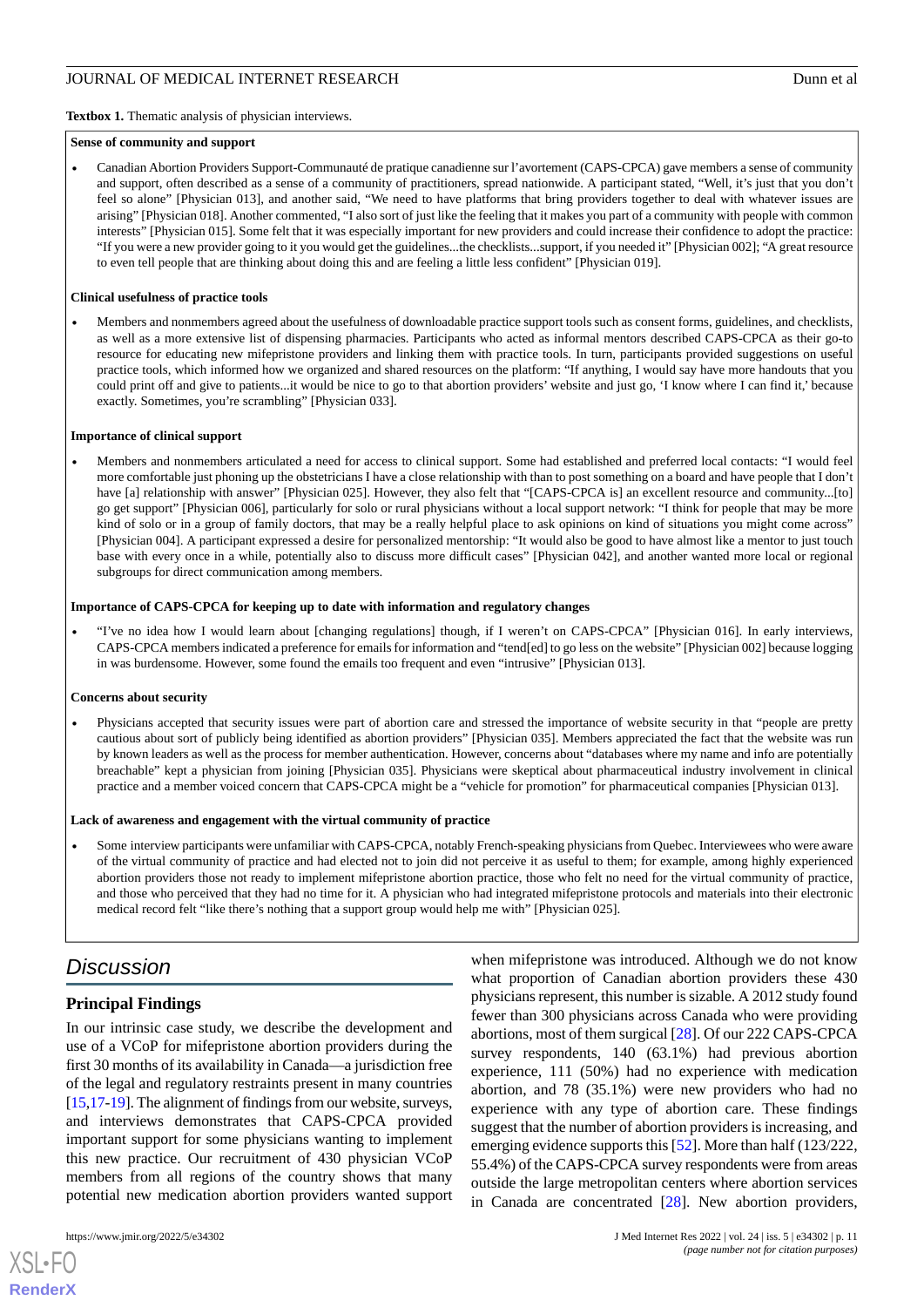working in areas where services are lacking, could increase equity of access to abortion for Canadians.

Recruitment to CAPS-CPCA was very low in Quebec, and most Quebec physicians interviewed were unaware of it. System readiness for this innovation was low and inflexible in Quebec. The College of Physicians of Quebec placed explicit restrictions on the conditions for prescribing mifepristone, and physicians perceived administrative complexities to implementing medication abortion protocols. There was also a noted resistance among surgical abortion providers who did not see a relative advantage of medication abortion [\[25](#page-14-5),[43\]](#page-15-1). These factors slowed implementation of mifepristone abortion in Quebec, decreasing the VCoP's utility for physicians in that province and the likelihood that they would take the Society of Obstetricians and Gynaecologists of Canada medical abortion training program whose link to the VCoP was a primary means of recruitment [[43\]](#page-15-1). Another reason for Quebec's low recruitment may relate to the province's long-standing networking organization for abortion providers, Le Comité de vigilance sur l'avortement, which meets in person 4 to 5 times a year for discussions and education on abortion and related subjects. These abortion providers may have seen few advantages to joining the CAPS-CPCA VCoP [Edith Guilbert, personal communication].

We found that knowing that there was a VCoP for support was important for many physician members when they were considering providing medication abortion. Whether this knowledge encouraged some physicians who were interested in, but uncertain about, providing medication abortion is unknown. Our qualitative data suggested that CAPS-CPCA membership increased participants' perceptions of confidence about providing abortion care, which is a determinant of adoption of new practices [\[53](#page-15-10)]. Aside from the reassurance of knowing that there was a place to access information and experts, our surveys and interviews as well as the website traffic and downloads indicated that members particularly valued the clinical practice tools. The large number of views and downloads of materials such as patient consent forms and information sheets, clinical checklists and guidelines, and members' comments showed the site's value as a resource repository. Although most resources were noted to be generally useful, locally relevant ones such as provincial billing codes, drug coverage, and pharmacies stocking the drug were also very important. In surveys and interviews, physician members indicated a desire for a more extensive list of pharmacies stocking the medication. Although CAPS-CPCA had more than 300 pharmacist members, fewer than 100 entered data on their pharmacy location and indicated that they had mifepristone in stock. Future VCoPs of this sort could consider approaching the large chain pharmacies for a universal input of all locations.

Logging in to the website was a deterrent for many CAPS-CPCA members, with 26.8% (34/127) of the survey respondents never doing so. To increase accessibility, we placed highly requested resources such as the clinical checklists on the landing page of the site and the very large number of views and downloads reflects the success of this strategy. Although some members found emails to be too frequent, many appreciated the emails that engaged them directly and felt that the emails built a sense of community among individuals interested in abortion. As has

[XSL](http://www.w3.org/Style/XSL)•FO **[RenderX](http://www.renderx.com/)**

been shown in other research, we hypothesize that associating with other like-minded individuals may have overcome isolation and stigma that could deter some from providing abortions [[29](#page-14-9)[-31](#page-14-20)]. Participation in polls allowed active engagement in the VCoP to contribute data that influenced policy changes that affected members' practice, and emails kept them apprised of these changes. Although we anticipated that member involvement would diminish over time, 59.1% (75/127) of the CAPS-CPCA members who completed the 12-month survey planned to remain in the VCoP and only 10.2% (13/127) stated that they would not continue to participate.

CAPS-CPCA provided rapid access to experts for clinical questions over the study period, with 52 *Ask an Expert* and *Discussion Room* threads related to health system, logistical, and clinical support needs. Although mifepristone abortion care is usually straightforward, we were surprised that these resources were used so infrequently. The qualitative data suggested that although this feature might be important for a few providers, most would rather use or develop their own local network for expert clinical backup. Our results from interview participants who acted as mentors suggest that over time this may have occurred, with CAPS-CPCA used as a resource to support their clinical mentorship. Nevertheless, there was a desire to have clinical support or mentorship available and this was particularly valuable for new or inexperienced providers. Although challenging to achieve, linking remote or isolated clinicians with an expert mentor in their region could provide valuable, more sustainable clinical support.

#### **Comparison With Prior Work**

Similar to the findings of Carpenter et al [\[2](#page-13-1)] in their evaluation of learning communities in the United States, important elements of the CAPS-CPCA VCoP included credibility and trustworthiness achieved through affiliation with members' professional organizations, dissociation from the pharmaceutical industry, and leadership by known experts; active and personalized outreach to engage interested clinicians; features designed to overcome known implementation barriers and share facilitators; and responsiveness to the needs of the VCoP. We responded to early requests from busy new providers to create the clinical checklists and guidelines that became CAPS-CPCA's most viewed and downloaded resources. A qualitative study of decentralization of medication abortion services in rural Australia identified that sharing protocols and clinical resources, as we did with CAPS-CPCA, was an important enabler of clinician uptake of mifepristone abortion practice [\[54](#page-15-11)]. Ease of use, accessibility, and perceived usefulness have been found to be important to the success of VCoPs [[2](#page-13-1)[,5](#page-13-5),[55\]](#page-15-12), and this was reflected in our finding that although emails and tools for practice were valued, logging in to a website was burdensome and inhibited participation for some members.

#### **Future Directions**

Sustainability of the VCoP is uncertain; continuing usefulness for members is likely to diminish as they develop experience with mifepristone abortion and connection to local experienced mentors and experts. However, with continued diffusion of this innovation, it may continue to have relevance for new abortion providers, including nurse practitioners and, potentially,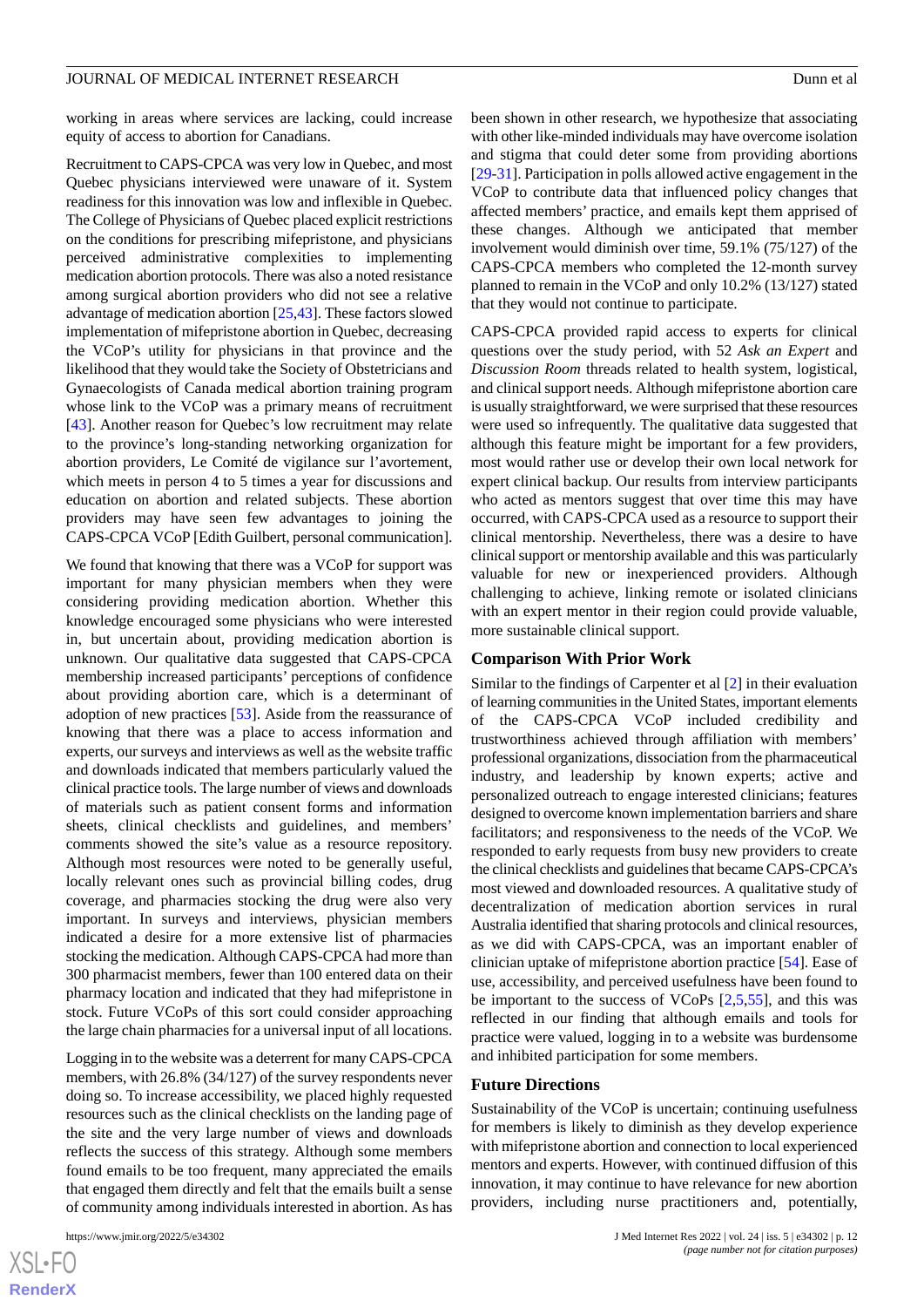midwives. Sustainment of adoption of the innovation is an important outcome that we could not measure during our study period and an area for future research. In our interviews, lack of demand had prevented some interested physicians from implementing this practice and we hypothesize that it could similarly affect sustainment.

Our VCoP model may have applications to other clinical innovations, particularly those in focused areas where there is limited clinical experience, rapidly changing practice, unusual regulation, or associated stigma. Notably, there are established VCoPs in some jurisdictions supporting knowledge, practice, and shared experience for clinical areas such as medical assistance in dying, treatment of opioid or alcohol use disorders, and more recently COVID-19 [[56-](#page-15-13)[58\]](#page-15-14). Similar to CAPS-CPCA, membership in these VCoPs is not driven top-down by an organization but by individual members'interest and motivation to deliver care in these areas. For stigmatized areas of practice such as medical assistance in dying, restricting VCoP membership to ensure that members feel safe may be important. Our VCoP also kept member identities anonymous but this may have restrained social interaction. Some CAPS-CPCA members identified this as a limitation and desired local networks for personalized interaction where clinical and service issues could be discussed. Our ability to collect real-time data from our members to inform policy makers about regulatory and policy barriers to implementation was an unusual and valuable feature that could be adapted to guide health policy changes for practice improvements in other clinical areas.

### **Strengths and Limitations**

Our research includes limitations. We were not able to isolate physician use of the website or *Member Announcements* and,

thus, website data reflect use by all clinician VCoP members and Contraception and Abortion Research Team-Groupe de recherche sur l'avortement et la contraception staff who maintained the site. We believe that staff visits were most frequent in the early months when the site became active and may have artificially elevated page visits during this period. Survey and interview data provided the richest information about the physicians who joined CAPS-CPCA and its function for them as abortion providers. However, only 51.6% (222/430) and 29.5% (127/430) of the CAPS-CPCA physician members participated in the baseline and follow-up surveys, respectively. A smaller subset was invited for an interview. Physicians who were more involved in the surveys and interviews may not reflect the whole membership. To address these concerns, we purposefully invited interviewees to represent diverse perspectives, including physicians who did not join CAPS-CPCA. The strengths of this case study include the gathering of a large qualitative data set from physicians located in all areas of the country and the alignment of the findings from the website, surveys, and interviews.

### **Conclusions**

A VCoP created to address barriers and facilitators to mifepristone abortion uptake engaged physicians from across Canada and supported some to implement this innovation in abortion practice, including those who had no previous abortion experience. Creating and widely disseminating awareness of an internet-based resource that includes practical tools for implementation, timely policy and practice updates, expert advice, and social connection may be particularly beneficial for remote and isolated providers and could encourage broader dissemination of clinical innovations.

### **Acknowledgments**

This work was funded by the Canadian Institutes of Health Research (PHE148161 and CPP-329455-107837), the Michael Smith Foundation for Health Research (16743, 16603, and 2012-5139), and the Society of Family Planning (SFPRF11-19). SD received support as a Clinician Investigator in the Department of Family and Community Medicine, University of Toronto, and as a Scientist at the Women's College Research Institute. SM was supported as a Trainee and a Scholar of the Michael Smith Foundation for Health Research (16603 and 18270). WVN was supported as a Scholar of the Michael Smith Foundation for Health Research (2012-5139 and as an Applied Public Health Research Chair by the Canadian Institutes of Health Research (CPP-329455107837). In-kind support was contributed by the Society of Obstetricians and Gynaecologists of Canada, the College of Family Physicians of Canada, the Canadian Pharmacists Association, and the Women's Health Institute of British Columbia. The Society of Obstetricians and Gynaecologists of Canada supported development and design of the virtual community of practice platform that contributed to participant recruitment and retention through a contract with WVN's institution. All grants underwent external peer review for scientific quality, and the funders played no role in conducting the research or writing the paper.

### **Authors' Contributions**

SD, WVN, EG, ES conceived of, and designed, the study with input from JS and SM. SD, WVN, EG, ES, CD, JS, and DJ contributed to Canadian Abortion Providers Support-Communauté de pratique canadienne sur l'avortement development, maintenance, and website data acquisition. SD, WVN, EG, and JS contributed to survey development. SM led the collection, analysis, and interpretation of the qualitative interviews with EG and input from SD. CD and DJ contributed to the quantitative data analysis, and SD, CD, EG, WVN, SM, DJ, and JS contributed to the interpretation. SD wrote the first draft of the manuscript, and all authors contributed to manuscript revisions and approved the final manuscript.

### **Conflicts of Interest**

During the conduct of this study, WVN was a member of the Board of Directors of the Society of Family Planning.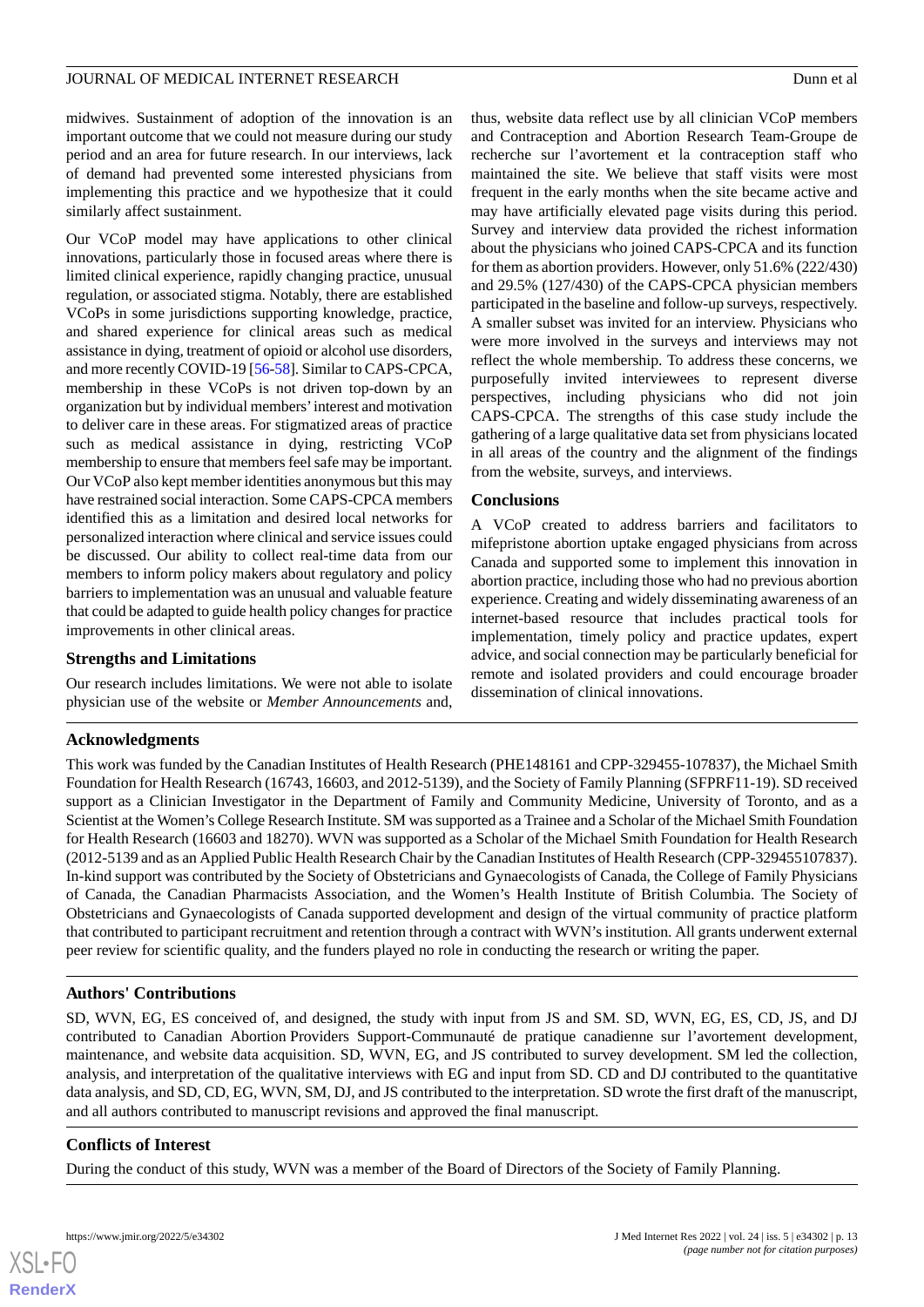### <span id="page-13-17"></span>**Multimedia Appendix 1**

Canadian Abortion Providers Support-Communauté de pratique canadienne sur l'avortement website screenshots. [[PPTX File , 3949 KB](https://jmir.org/api/download?alt_name=jmir_v24i5e34302_app1.pptx&filename=6dbdceb355f56fdb047b21ce6589d86d.pptx)-[Multimedia Appendix 1\]](https://jmir.org/api/download?alt_name=jmir_v24i5e34302_app1.pptx&filename=6dbdceb355f56fdb047b21ce6589d86d.pptx)

### <span id="page-13-18"></span>**Multimedia Appendix 2**

Baseline questionnaire. [[DOCX File , 21 KB](https://jmir.org/api/download?alt_name=jmir_v24i5e34302_app2.docx&filename=928378194d7b486467fa5ec591e92d69.docx)-[Multimedia Appendix 2\]](https://jmir.org/api/download?alt_name=jmir_v24i5e34302_app2.docx&filename=928378194d7b486467fa5ec591e92d69.docx)

### <span id="page-13-19"></span>**Multimedia Appendix 3**

Follow-up questionnaire administered after 12 months. [[PDF File \(Adobe PDF File\), 122 KB](https://jmir.org/api/download?alt_name=jmir_v24i5e34302_app3.pdf&filename=bdf57145890ab635263be75a061aefe0.pdf)-[Multimedia Appendix 3\]](https://jmir.org/api/download?alt_name=jmir_v24i5e34302_app3.pdf&filename=bdf57145890ab635263be75a061aefe0.pdf)

### <span id="page-13-0"></span>**References**

- <span id="page-13-1"></span>1. Ranmuthugala G, Plumb JJ, Cunningham FC, Georgiou A, Westbrook JI, Braithwaite J. How and why are communities of practice established in the healthcare sector? A systematic review of the literature. BMC Health Serv Res 2011 Oct 14;11:273 [[FREE Full text](https://bmchealthservres.biomedcentral.com/articles/10.1186/1472-6963-11-273)] [doi: [10.1186/1472-6963-11-273\]](http://dx.doi.org/10.1186/1472-6963-11-273) [Medline: [21999305\]](http://www.ncbi.nlm.nih.gov/entrez/query.fcgi?cmd=Retrieve&db=PubMed&list_uids=21999305&dopt=Abstract)
- <span id="page-13-2"></span>2. Carpenter D, Hassell S, Mardon R, Fair S, Johnson M, Siegel S, et al. Using learning communities to support adoption of health care innovations. Jt Comm J Qual Patient Saf 2018 Oct;44(10):566-573. [doi: [10.1016/j.jcjq.2018.03.010\]](http://dx.doi.org/10.1016/j.jcjq.2018.03.010) [Medline: [30064957](http://www.ncbi.nlm.nih.gov/entrez/query.fcgi?cmd=Retrieve&db=PubMed&list_uids=30064957&dopt=Abstract)]
- <span id="page-13-3"></span>3. Wenger E, McDermott R, Snyder WM. Cultivating Communities of Practice: A Guide to Managing Knowledge. Boston, MA, USA: Harvard Business School Press; 2002.
- <span id="page-13-5"></span>4. Li LC, Grimshaw JM, Nielsen C, Judd M, Coyte PC, Graham ID. Use of communities of practice in business and health care sectors: a systematic review. Implement Sci 2009 May 17;4:27 [\[FREE Full text\]](https://implementationscience.biomedcentral.com/articles/10.1186/1748-5908-4-27) [doi: [10.1186/1748-5908-4-27](http://dx.doi.org/10.1186/1748-5908-4-27)] [Medline: [19445723](http://www.ncbi.nlm.nih.gov/entrez/query.fcgi?cmd=Retrieve&db=PubMed&list_uids=19445723&dopt=Abstract)]
- <span id="page-13-4"></span>5. Barnett S, Jones SC, Caton T, Iverson D, Bennett S, Robinson L. Implementing a virtual community of practice for family physician training: a mixed-methods case study. J Med Internet Res 2014 Mar 12;16(3):e83 [\[FREE Full text\]](https://www.jmir.org/2014/3/e83/) [doi: [10.2196/jmir.3083](http://dx.doi.org/10.2196/jmir.3083)] [Medline: [24622292](http://www.ncbi.nlm.nih.gov/entrez/query.fcgi?cmd=Retrieve&db=PubMed&list_uids=24622292&dopt=Abstract)]
- <span id="page-13-16"></span><span id="page-13-6"></span>6. Abos Mendizabal G, Nuño Solinís R, Zaballa González I. HOBE+, a case study: a virtual community of practice to support innovation in primary care in Basque Public Health Service. BMC Fam Pract 2013 Nov 05;14:168 [[FREE Full text](https://bmcfampract.biomedcentral.com/articles/10.1186/1471-2296-14-168)] [doi: [10.1186/1471-2296-14-168\]](http://dx.doi.org/10.1186/1471-2296-14-168) [Medline: [24188617\]](http://www.ncbi.nlm.nih.gov/entrez/query.fcgi?cmd=Retrieve&db=PubMed&list_uids=24188617&dopt=Abstract)
- <span id="page-13-7"></span>7. Sims JM. Communities of practice: telemedicine and online medical communities. Technol Forecast Soc Change 2018 Jan;126(C):53-63 [[FREE Full text](https://doi.org/10.1016/j.techfore.2016.08.030)] [doi: [10.1016/j.techfore.2016.08.030](http://dx.doi.org/10.1016/j.techfore.2016.08.030)]
- <span id="page-13-9"></span><span id="page-13-8"></span>8. Dressler J, Maughn N, Soon JA, Norman WV. The perspective of rural physicians providing abortion in Canada: qualitative findings of the BC Abortion Providers Survey (BCAPS). PLoS One 2013 Jun 28;8(6):e67070 [\[FREE Full text\]](https://dx.plos.org/10.1371/journal.pone.0067070) [doi: [10.1371/journal.pone.0067070\]](http://dx.doi.org/10.1371/journal.pone.0067070) [Medline: [23840588](http://www.ncbi.nlm.nih.gov/entrez/query.fcgi?cmd=Retrieve&db=PubMed&list_uids=23840588&dopt=Abstract)]
- <span id="page-13-10"></span>9. Freedman LR. Willing and Unable: Doctors' Constraints in Abortion Care. Nashville, TN, USA: Vanderbilt University Press; 2010.
- <span id="page-13-11"></span>10. World Health Organization. Medical management of abortion. Geneva, Switzerland: World Health Organization; 2018.
- 11. Mifepristone approvals. Gynuity Health Projects. 2021. URL: [https://gynuity.org/assets/resources/biblio\\_ref\\_lst\\_mife\\_en.](https://gynuity.org/assets/resources/biblio_ref_lst_mife_en.pdf) [pdf](https://gynuity.org/assets/resources/biblio_ref_lst_mife_en.pdf) [accessed 2021-07-17]
- <span id="page-13-12"></span>12. Contraception and Abortion Research Team-Groupe de recherche sur l'avortement et la contraception. The University of British Columbia. URL: <https://cart-grac.ubc.ca> [accessed 2021-06-12]
- <span id="page-13-13"></span>13. Norman WV, Munro S, Brooks M, Devane C, Guilbert E, Renner R, et al. Could implementation of mifepristone address Canada's urban-rural abortion access disparity: a mixed-methods implementation study protocol. BMJ Open 2019 Apr 20;9(4):e028443 [\[FREE Full text](https://bmjopen.bmj.com/lookup/pmidlookup?view=long&pmid=31005943)] [doi: [10.1136/bmjopen-2018-028443\]](http://dx.doi.org/10.1136/bmjopen-2018-028443) [Medline: [31005943](http://www.ncbi.nlm.nih.gov/entrez/query.fcgi?cmd=Retrieve&db=PubMed&list_uids=31005943&dopt=Abstract)]
- <span id="page-13-15"></span><span id="page-13-14"></span>14. Canadian abortion providers support-communauté de pratique canadienne sur l'avortement (caps-cpca) community of practice. CART-GRAC (Contraception & Abortion Research Team-Groupe de recherche sur l'avortemont et la contraception). 2017. URL: [https://caps-cpca.ubc.ca/index.php?title=Main\\_Page](https://caps-cpca.ubc.ca/index.php?title=Main_Page) [accessed 2021-06-12]
- 15. Shaw D, Norman WV. When there are no abortion laws: a case study of Canada. Best Pract Res Clin Obstet Gynaecol 2020 Jan;62:49-62. [doi: [10.1016/j.bpobgyn.2019.05.010](http://dx.doi.org/10.1016/j.bpobgyn.2019.05.010)] [Medline: [31281015\]](http://www.ncbi.nlm.nih.gov/entrez/query.fcgi?cmd=Retrieve&db=PubMed&list_uids=31281015&dopt=Abstract)
- 16. Norman WV, Downie J. Abortion care in Canada is decided between a woman and her doctor, without recourse to criminal law. BMJ 2017 Mar 24;356:j1506. [doi: [10.1136/bmj.j1506\]](http://dx.doi.org/10.1136/bmj.j1506) [Medline: [28341622](http://www.ncbi.nlm.nih.gov/entrez/query.fcgi?cmd=Retrieve&db=PubMed&list_uids=28341622&dopt=Abstract)]
- 17. Mifeprex (mifepristone) information. U.S. Food & Drug Administration. 2021 Apr 31. URL: [https://www.fda.gov/drugs/](https://www.fda.gov/drugs/postmarket-drug-safety-information-patients-and-providers/mifeprex-mifepristone-information.Updated) [postmarket-drug-safety-information-patients-and-providers/mifeprex-mifepristone-information.Updated](https://www.fda.gov/drugs/postmarket-drug-safety-information-patients-and-providers/mifeprex-mifepristone-information.Updated) [accessed 2021-07-13]
- 18. Gissler M, Fronteira I, Jahn A, Karro H, Moreau C, Oliveira da Silva M, REPROSTAT group. Terminations of pregnancy in the European Union. BJOG 2012 Feb;119(3):324-332. [doi: [10.1111/j.1471-0528.2011.03189.x\]](http://dx.doi.org/10.1111/j.1471-0528.2011.03189.x) [Medline: [22129480](http://www.ncbi.nlm.nih.gov/entrez/query.fcgi?cmd=Retrieve&db=PubMed&list_uids=22129480&dopt=Abstract)]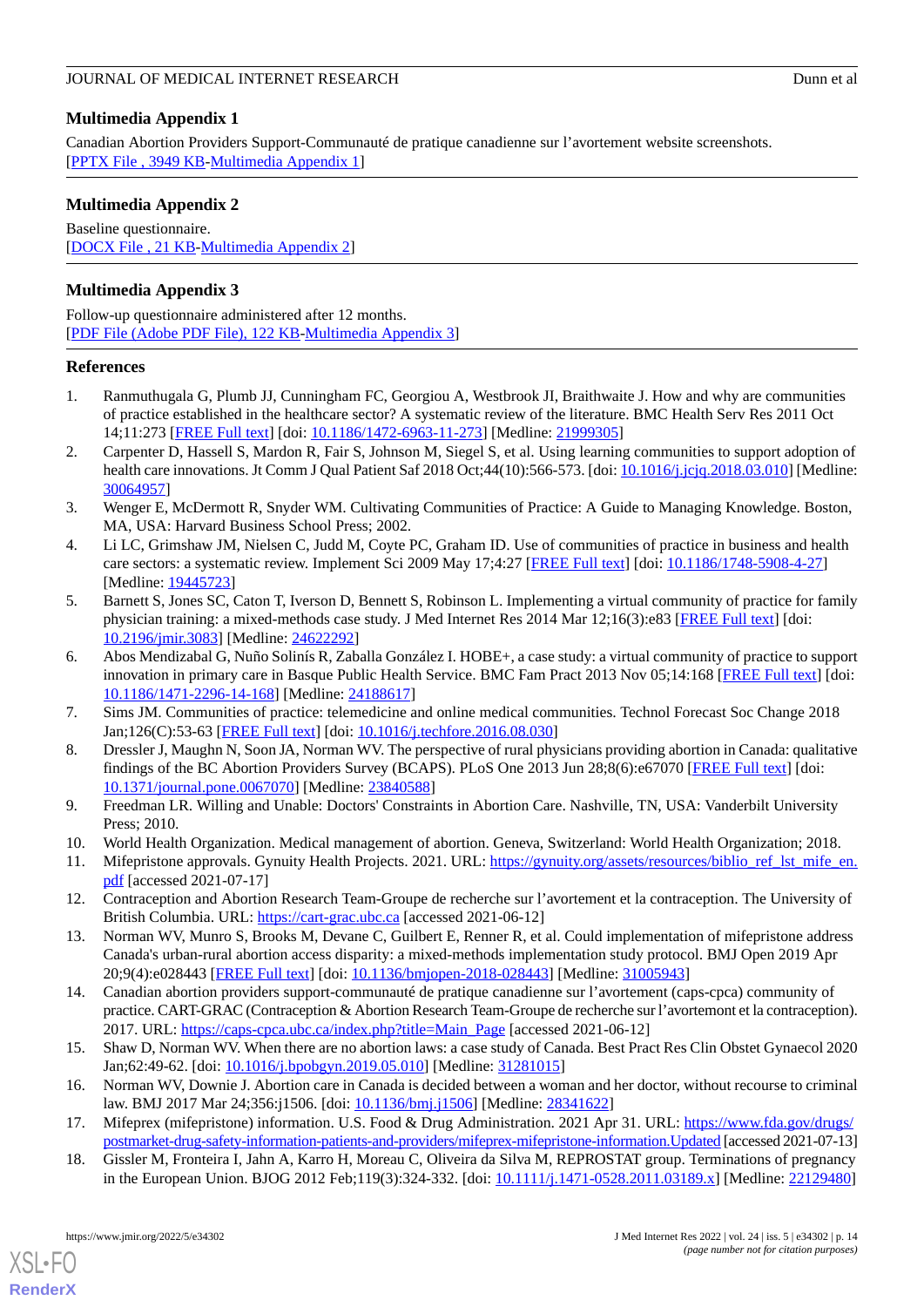- <span id="page-14-0"></span>19. Baird B. Medical abortion in Australia: a short history. Reprod Health Matters 2015 Nov;23(46):169-176. [doi: [10.1016/j.rhm.2015.10.002\]](http://dx.doi.org/10.1016/j.rhm.2015.10.002) [Medline: [26719008\]](http://www.ncbi.nlm.nih.gov/entrez/query.fcgi?cmd=Retrieve&db=PubMed&list_uids=26719008&dopt=Abstract)
- <span id="page-14-1"></span>20. Common drug review: clinical review report: Mifepristone and misoprostol (Mifegymiso). Canadian Agency for Drugs and Technologies in Health (CADTH). 2017 May. URL: [https://www.cadth.ca/sites/default/files/cdr/pharmacoeconomic/](https://www.cadth.ca/sites/default/files/cdr/pharmacoeconomic/SR0502_Mifegymiso_PE_Report.pdf) SR0502 Mifegymiso PE\_Report.pdf [accessed 2021-09-14]
- <span id="page-14-2"></span>21. Munro S, Guilbert E, Wagner MS, Wilcox ES, Devane C, Dunn S, et al. Perspectives among Canadian physicians on factors influencing implementation of mifepristone medical abortion: a national qualitative study. Ann Fam Med 2020 Sep;18(5):413-421 [[FREE Full text](http://www.annfammed.org/cgi/pmidlookup?view=long&pmid=32928757)] [doi: [10.1370/afm.2562\]](http://dx.doi.org/10.1370/afm.2562) [Medline: [32928757\]](http://www.ncbi.nlm.nih.gov/entrez/query.fcgi?cmd=Retrieve&db=PubMed&list_uids=32928757&dopt=Abstract)
- <span id="page-14-3"></span>22. Endler M, Cleeve A, Sääv I, Gemzell-Danielsson K. How task-sharing in abortion care became the norm in Sweden: a case study of historic and current determinants and events. Int J Gynaecol Obstet 2020 Jul;150 Suppl 1:34-42 [\[FREE Full text](http://europepmc.org/abstract/MED/33219992)] [doi: [10.1002/ijgo.13003](http://dx.doi.org/10.1002/ijgo.13003)] [Medline: [33219992](http://www.ncbi.nlm.nih.gov/entrez/query.fcgi?cmd=Retrieve&db=PubMed&list_uids=33219992&dopt=Abstract)]
- <span id="page-14-4"></span>23. The Abortion Act. UK Government, Public General Acts. 1967. URL: [https://www.legislation.gov.uk/ukpga/1967/87/](https://www.legislation.gov.uk/ukpga/1967/87/contents[Accessed) [contents\[Accessed](https://www.legislation.gov.uk/ukpga/1967/87/contents[Accessed) [accessed 2021-02-14]
- <span id="page-14-5"></span>24. Mifeprex REMS Study Group, Raymond EG, Blanchard K, Blumenthal PD, Cleland K, Foster AM, et al. Sixteen years of overregulation: time to unburden Mifeprex. N Engl J Med 2017 Feb 23;376(8):790-794. [doi: [10.1056/NEJMsb1612526\]](http://dx.doi.org/10.1056/NEJMsb1612526) [Medline: [28225670](http://www.ncbi.nlm.nih.gov/entrez/query.fcgi?cmd=Retrieve&db=PubMed&list_uids=28225670&dopt=Abstract)]
- <span id="page-14-6"></span>25. Wagner MS, Munro S, Wilcox ES, Devane C, Norman WV, Dunn S, et al. Barriers and facilitators to the implementation of first trimester medical abortion with mifepristone in the province of Québec: a qualitative investigation. J Obstet Gynaecol Can 2020 May;42(5):576-582. [doi: [10.1016/j.jogc.2019.10.037](http://dx.doi.org/10.1016/j.jogc.2019.10.037)] [Medline: [31924442\]](http://www.ncbi.nlm.nih.gov/entrez/query.fcgi?cmd=Retrieve&db=PubMed&list_uids=31924442&dopt=Abstract)
- <span id="page-14-7"></span>26. Health Canada updates prescribing and dispensing information for Mifegymiso. Health Canada, Government of Canada. 2017 Nov 7. URL:<https://hpr-rps.hres.ca/reg-content/regulatory-decision-summary-detail.php?lang=en&linkID=RDS00294> [accessed 2021-09-30]
- <span id="page-14-8"></span>27. Recalls and safety alerts. Health Canada approves updates to Mifegymiso prescribing information: Ultrasound no longer mandatory. Government of Canada. 2019. URL: [https://healthycanadians.gc.ca/recall-alert-rappel-avis/hc-sc/2019/69620a-eng.](https://healthycanadians.gc.ca/recall-alert-rappel-avis/hc-sc/2019/69620a-eng.php) [php](https://healthycanadians.gc.ca/recall-alert-rappel-avis/hc-sc/2019/69620a-eng.php) [accessed 2021-09-20]
- <span id="page-14-9"></span>28. Norman WV, Guilbert ER, Okpaleke C, Hayden AS, Steven Lichtenberg E, Paul M, et al. Abortion health services in Canada: results of a 2012 national survey. Can Fam Physician 2016 Apr;62(4):e209-e217 [[FREE Full text\]](http://www.cfp.ca/cgi/pmidlookup?view=long&pmid=28192276) [Medline: [28192276](http://www.ncbi.nlm.nih.gov/entrez/query.fcgi?cmd=Retrieve&db=PubMed&list_uids=28192276&dopt=Abstract)]
- <span id="page-14-20"></span>29. Freedman L, Landy U, Darney P, Steinauer J. Obstacles to the integration of abortion into obstetrics and gynecology practice. Perspect Sex Reprod Health 2010 Sep;42(3):146-151. [doi: [10.1363/4214610\]](http://dx.doi.org/10.1363/4214610) [Medline: [20887283](http://www.ncbi.nlm.nih.gov/entrez/query.fcgi?cmd=Retrieve&db=PubMed&list_uids=20887283&dopt=Abstract)]
- <span id="page-14-10"></span>30. O'Donnell J, Weitz TA, Freedman LR. Resistance and vulnerability to stigmatization in abortion work. Soc Sci Med 2011 Nov;73(9):1357-1364. [doi: [10.1016/j.socscimed.2011.08.019](http://dx.doi.org/10.1016/j.socscimed.2011.08.019)] [Medline: [21940082](http://www.ncbi.nlm.nih.gov/entrez/query.fcgi?cmd=Retrieve&db=PubMed&list_uids=21940082&dopt=Abstract)]
- <span id="page-14-11"></span>31. Harris LH, Martin L, Debbink M, Hassinger J. Physicians, abortion provision and the legitimacy paradox. Contraception 2013 Jan;87(1):11-16. [doi: [10.1016/j.contraception.2012.08.031\]](http://dx.doi.org/10.1016/j.contraception.2012.08.031) [Medline: [23063339](http://www.ncbi.nlm.nih.gov/entrez/query.fcgi?cmd=Retrieve&db=PubMed&list_uids=23063339&dopt=Abstract)]
- <span id="page-14-12"></span>32. Norris A, Bessett D, Steinberg JR, Kavanaugh ML, De Zordo S, Becker D. Abortion stigma: a reconceptualization of constituents, causes, and consequences. Womens Health Issues 2011;21(3 Suppl):S49-S54. [doi: [10.1016/j.whi.2011.02.010\]](http://dx.doi.org/10.1016/j.whi.2011.02.010) [Medline: [21530840](http://www.ncbi.nlm.nih.gov/entrez/query.fcgi?cmd=Retrieve&db=PubMed&list_uids=21530840&dopt=Abstract)]
- <span id="page-14-14"></span><span id="page-14-13"></span>33. Dawson AJ, Nicolls R, Bateson D, Doab A, Estoesta J, Brassil A, et al. Medical termination of pregnancy in general practice in Australia: a descriptive-interpretive qualitative study. Reprod Health 2017 Mar 14;14(1):39 [[FREE Full text](https://reproductive-health-journal.biomedcentral.com/articles/10.1186/s12978-017-0303-8)] [doi: [10.1186/s12978-017-0303-8\]](http://dx.doi.org/10.1186/s12978-017-0303-8) [Medline: [28288649](http://www.ncbi.nlm.nih.gov/entrez/query.fcgi?cmd=Retrieve&db=PubMed&list_uids=28288649&dopt=Abstract)]
- <span id="page-14-15"></span>34. Crowe S, Cresswell K, Robertson A, Huby G, Avery A, Sheikh A. The case study approach. BMC Med Res Methodol 2011 Jun 27;11:100 [[FREE Full text](https://bmcmedresmethodol.biomedcentral.com/articles/10.1186/1471-2288-11-100)] [doi: [10.1186/1471-2288-11-100\]](http://dx.doi.org/10.1186/1471-2288-11-100) [Medline: [21707982\]](http://www.ncbi.nlm.nih.gov/entrez/query.fcgi?cmd=Retrieve&db=PubMed&list_uids=21707982&dopt=Abstract)
- 35. Rogers EM. Diffusion of Innovation. 5th edition. New York, NY, USA: Simon & Schuster; 2003.
- <span id="page-14-16"></span>36. Greenhalgh T, Robert G, Macfarlane F, Bate P, Kyriakidou O. Diffusion of innovations in service organizations: systematic review and recommendations. Milbank Q 2004;82(4):581-629 [\[FREE Full text](http://europepmc.org/abstract/MED/15595944)] [doi: [10.1111/j.0887-378X.2004.00325.x](http://dx.doi.org/10.1111/j.0887-378X.2004.00325.x)] [Medline: [15595944](http://www.ncbi.nlm.nih.gov/entrez/query.fcgi?cmd=Retrieve&db=PubMed&list_uids=15595944&dopt=Abstract)]
- <span id="page-14-18"></span><span id="page-14-17"></span>37. Munro S, Wahl K, Soon JA, Guilbert E, Wilcox ES, Leduc-Robert G, et al. Pharmacist dispensing of the abortion pill in Canada: diffusion of innovation meets integrated knowledge translation. Implement Sci 2021 Aug 03;16(1):76 [[FREE Full](https://implementationscience.biomedcentral.com/articles/10.1186/s13012-021-01144-w) [text](https://implementationscience.biomedcentral.com/articles/10.1186/s13012-021-01144-w)] [doi: [10.1186/s13012-021-01144-w\]](http://dx.doi.org/10.1186/s13012-021-01144-w) [Medline: [34344393\]](http://www.ncbi.nlm.nih.gov/entrez/query.fcgi?cmd=Retrieve&db=PubMed&list_uids=34344393&dopt=Abstract)
- <span id="page-14-19"></span>38. Bowen S, Graham ID. Integrated knowledge translation. In: Strauss SE, Tetroe J, Graham ID, editors. Knowledge Translation in Health Care. Oxford, UK: Wiley Online Library; 2013:14-23.
- 39. Attribution 4.0 International (CC BY 4.0). Creative Commons. URL:<https://creativecommons.org/licenses/by/4.0/> [accessed 2022-04-22]
- 40. Rebic N, Munro S, Norman WV, Soon JA. Pharmacist checklist and resource guide for mifepristone medical abortion: user-centred development and testing. Can Pharm J (Ott) 2021 May 28;154(3):166-174 [[FREE Full text](https://journals.sagepub.com/doi/10.1177/17151635211005503?url_ver=Z39.88-2003&rfr_id=ori:rid:crossref.org&rfr_dat=cr_pub%3dpubmed)] [doi: [10.1177/17151635211005503\]](http://dx.doi.org/10.1177/17151635211005503) [Medline: [34104270\]](http://www.ncbi.nlm.nih.gov/entrez/query.fcgi?cmd=Retrieve&db=PubMed&list_uids=34104270&dopt=Abstract)
- 41. Medical Abortion Training Program. The Society of Obstetricians and Gynaecologists of Canada. URL: [https://www.](https://www.sogc.org/en/rise/Events/event-display.aspx?EventKey=MATP) [sogc.org/en/rise/Events/event-display.aspx?EventKey=MATP](https://www.sogc.org/en/rise/Events/event-display.aspx?EventKey=MATP) [accessed 2021-10-17]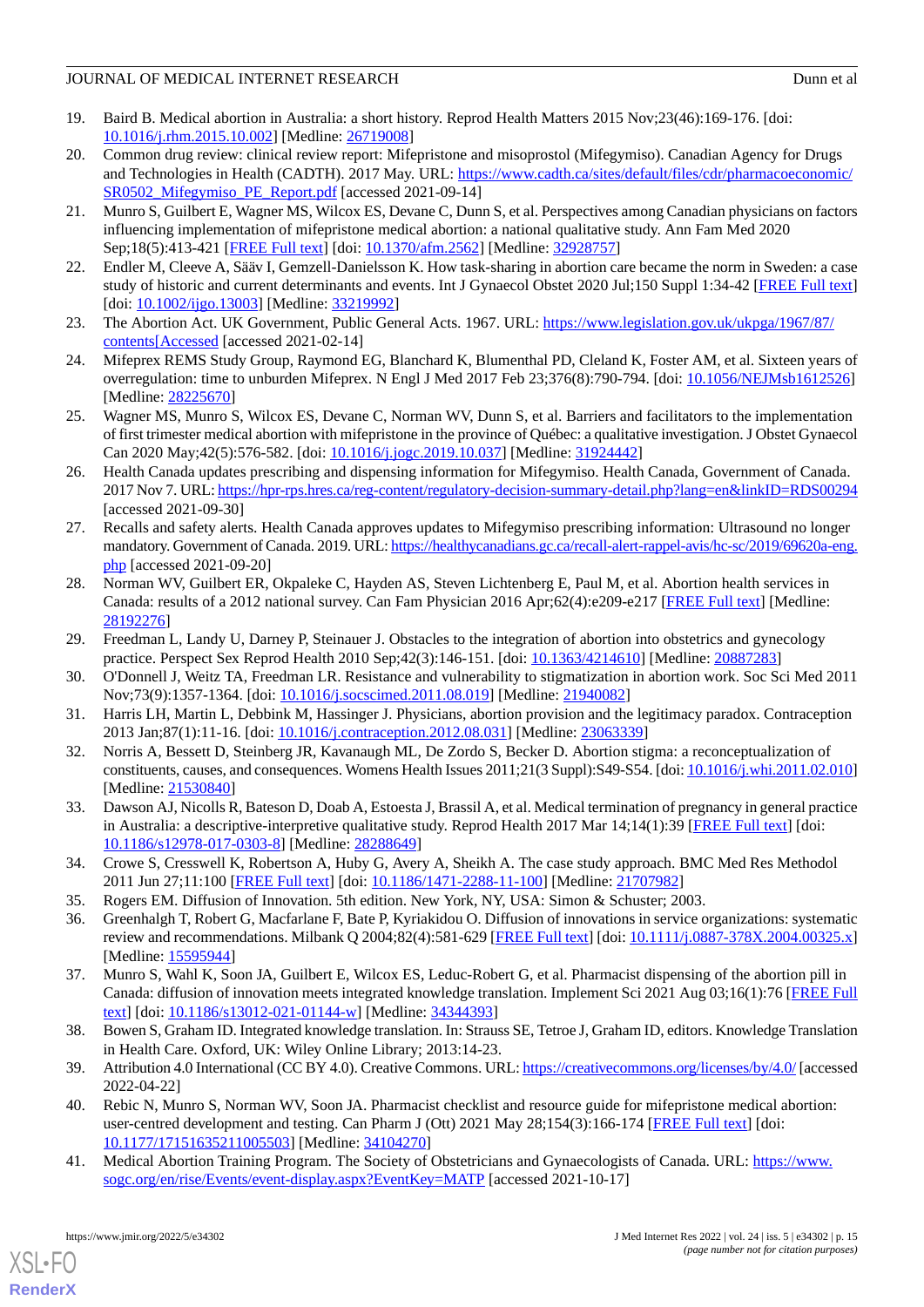- <span id="page-15-0"></span>42. Devane C, Renner RM, Munro S, Guilbert É, Dunn S, Wagner MS, et al. Implementation of mifepristone medical abortion in Canada: pilot and feasibility testing of a survey to assess facilitators and barriers. Pilot Feasibility Stud 2019 Nov 8;5:126 [[FREE Full text](https://pilotfeasibilitystudies.biomedcentral.com/articles/10.1186/s40814-019-0520-8)] [doi: [10.1186/s40814-019-0520-8\]](http://dx.doi.org/10.1186/s40814-019-0520-8) [Medline: [31720004](http://www.ncbi.nlm.nih.gov/entrez/query.fcgi?cmd=Retrieve&db=PubMed&list_uids=31720004&dopt=Abstract)]
- <span id="page-15-1"></span>43. Guilbert E, Wagner MS, Munro S, Wilcox ES, Dunn S, Soon JA, et al. Slow implementation of mifepristone medical termination of pregnancy in Quebec, Canada: a qualitative investigation. Eur J Contracept Reprod Health Care 2020 Jun;25(3):190-198. [doi: [10.1080/13625187.2020.1743825\]](http://dx.doi.org/10.1080/13625187.2020.1743825) [Medline: [32312130](http://www.ncbi.nlm.nih.gov/entrez/query.fcgi?cmd=Retrieve&db=PubMed&list_uids=32312130&dopt=Abstract)]
- <span id="page-15-3"></span><span id="page-15-2"></span>44. What is AWStats. AWStats. URL: <https://awstats.sourceforge.io/> [accessed 2022-01-19]
- 45. Hsieh HF, Shannon SE. Three approaches to qualitative content analysis. Qual Health Res 2005 Nov;15(9):1277-1288. [doi: [10.1177/1049732305276687](http://dx.doi.org/10.1177/1049732305276687)] [Medline: [16204405\]](http://www.ncbi.nlm.nih.gov/entrez/query.fcgi?cmd=Retrieve&db=PubMed&list_uids=16204405&dopt=Abstract)
- <span id="page-15-4"></span>46. Braun V, Clarke V. Using thematic analysis in psychology. Qual Res Psychol 2006 Jan;3(2):77-101. [doi: [10.1191/1478088706qp063oa](http://dx.doi.org/10.1191/1478088706qp063oa)]
- <span id="page-15-5"></span>47. Braun V, Clarke V. Reflecting on reflexive thematic analysis. Qual Res Sport Exerc Health 2019 Jun 13;11(4):589-597 [[FREE Full text](https://doi.org/10.1080/2159676X.2019.1628806)] [doi: [10.1080/2159676x.2019.1628806\]](http://dx.doi.org/10.1080/2159676x.2019.1628806)
- <span id="page-15-6"></span>48. Hesse-Biber S. Feminist approaches to triangulation: uncovering subjugated knowledge and fostering social change in mixed methods research. J Mix Methods Res 2012 Mar 30;6(2):137-146. [doi: [10.1177/1558689812437184](http://dx.doi.org/10.1177/1558689812437184)]
- <span id="page-15-7"></span>49. Population estimates, July 1, by census metropolitan area and census agglomeration, 2016 boundaries. Statistics Canada. 2021 Sep 12. URL: <https://www150.statcan.gc.ca/t1/tbl1/en/tv.action?pid=1710013501> [accessed 2021-07-23]
- <span id="page-15-8"></span>50. Annual Demographic Estimates: Canada, Provinces and Territories, 2018 (Total Population only). Statistics Canada. 2018 Sep 27. URL:<https://www150.statcan.gc.ca/n1/pub/91-215-x/2018001/sec1-eng.htm> [accessed 2021-08-23]
- <span id="page-15-9"></span>51. Collège des médecins du Québec. URL: [http://www.cmq.org/publications-pdf/](http://www.cmq.org/publications-pdf/p-6-2015-01-07-fr-code-de-deontologie-des-medecins.pdf?t=1645131398609) [p-6-2015-01-07-fr-code-de-deontologie-des-medecins.pdf?t=1645131398609](http://www.cmq.org/publications-pdf/p-6-2015-01-07-fr-code-de-deontologie-des-medecins.pdf?t=1645131398609) [accessed 2022-02-17]
- <span id="page-15-10"></span>52. Norman WV and members of CART-GRAC. Understanding Medical Abortion Access and Safety in Canada: Findings of the Health Canada collaboration with a researcher-network for post-marketing surveillance of Mifegymiso. Ottawa, ON, Canada: Health Canada's Chief Medical Officer and her division head reports, Government of Canada; Feb 25, 2021. URL: [https://med-fom-cart-grac.sites.olt.ubc.ca/files/2022/04/ExecSummary\\_CART-MifeStudies\\_2021-02-24.pdf](https://med-fom-cart-grac.sites.olt.ubc.ca/files/2022/04/ExecSummary_CART-MifeStudies_2021-02-24.pdf)
- <span id="page-15-11"></span>53. Godin G, Bélanger-Gravel A, Eccles M, Grimshaw J. Healthcare professionals' intentions and behaviours: a systematic review of studies based on social cognitive theories. Implement Sci 2008 Jul 16;3:36 [[FREE Full text](https://implementationscience.biomedcentral.com/articles/10.1186/1748-5908-3-36)] [doi: [10.1186/1748-5908-3-36\]](http://dx.doi.org/10.1186/1748-5908-3-36) [Medline: [18631386\]](http://www.ncbi.nlm.nih.gov/entrez/query.fcgi?cmd=Retrieve&db=PubMed&list_uids=18631386&dopt=Abstract)
- <span id="page-15-12"></span>54. Hulme-Chambers A, Clune S, Tomnay J. Medical termination of pregnancy service delivery in the context of decentralization: social and structural influences. Int J Equity Health 2018 Nov 21;17(1):172 [\[FREE Full text](https://equityhealthj.biomedcentral.com/articles/10.1186/s12939-018-0888-8)] [doi: [10.1186/s12939-018-0888-8\]](http://dx.doi.org/10.1186/s12939-018-0888-8) [Medline: [30463561](http://www.ncbi.nlm.nih.gov/entrez/query.fcgi?cmd=Retrieve&db=PubMed&list_uids=30463561&dopt=Abstract)]
- <span id="page-15-13"></span>55. Jiménez-Zarco AI, González-González I, Saigí-RubióF, Torrent-Sellens J. The co-learning process in healthcare professionals: assessing user satisfaction in virtual communities of practice. Comput Hum Behav 2015 Oct;51:1303-1313 [[FREE Full](https://doi.org/10.1016/j.chb.2014.11.057) [text](https://doi.org/10.1016/j.chb.2014.11.057)] [doi: [10.1016/j.chb.2014.11.057\]](http://dx.doi.org/10.1016/j.chb.2014.11.057)
- <span id="page-15-14"></span>56. Medical assistance in dying. Canadian Association of MAID Assessors and Providers (CAMAP/ACEPA). URL: [https:/](https://camapcanada.ca/#) [/camapcanada.ca/#](https://camapcanada.ca/#) [accessed 2021-07-21]
- 57. Atlantic Mentorship Network Pain & Addiction. URL: <https://www.atlanticmentorship.com/> [accessed 2021-07-21]
- 58. COVID-19 community of practice for Ontario family physicians. Ontario College of Family Physicians and University of Toronto Department of Family and Community Medicine. URL: [https://www.ontariofamilyphysicians.ca/tools-resources/](https://www.ontariofamilyphysicians.ca/tools-resources/covid-19-resources/covid-19-community-of-practice-for-ontario-family-physicians) [covid-19-resources/covid-19-community-of-practice-for-ontario-family-physicians](https://www.ontariofamilyphysicians.ca/tools-resources/covid-19-resources/covid-19-community-of-practice-for-ontario-family-physicians) [accessed 2021-07-21]

### **Abbreviations**

**CAPS-CPCA:** Canadian Abortion Providers Support-Communauté de pratique canadienne sur l'avortement **CoP:** community of practice **VCoP:** virtual community of practice

*Edited by T Leung; submitted 18.10.21; peer-reviewed by H Oh, C Urquhart, JW Dearing, A Hart; comments to author 25.12.21; revised version received 17.02.22; accepted 24.03.22; published 05.05.22*

*Please cite as:*

*Dunn S, Munro S, Devane C, Guilbert E, Jeong D, Stroulia E, Soon JA, Norman WV A Virtual Community of Practice to Support Physician Uptake of a Novel Abortion Practice: Mixed Methods Case Study J Med Internet Res 2022;24(5):e34302 URL: <https://www.jmir.org/2022/5/e34302> doi: [10.2196/34302](http://dx.doi.org/10.2196/34302)*

*PMID:*